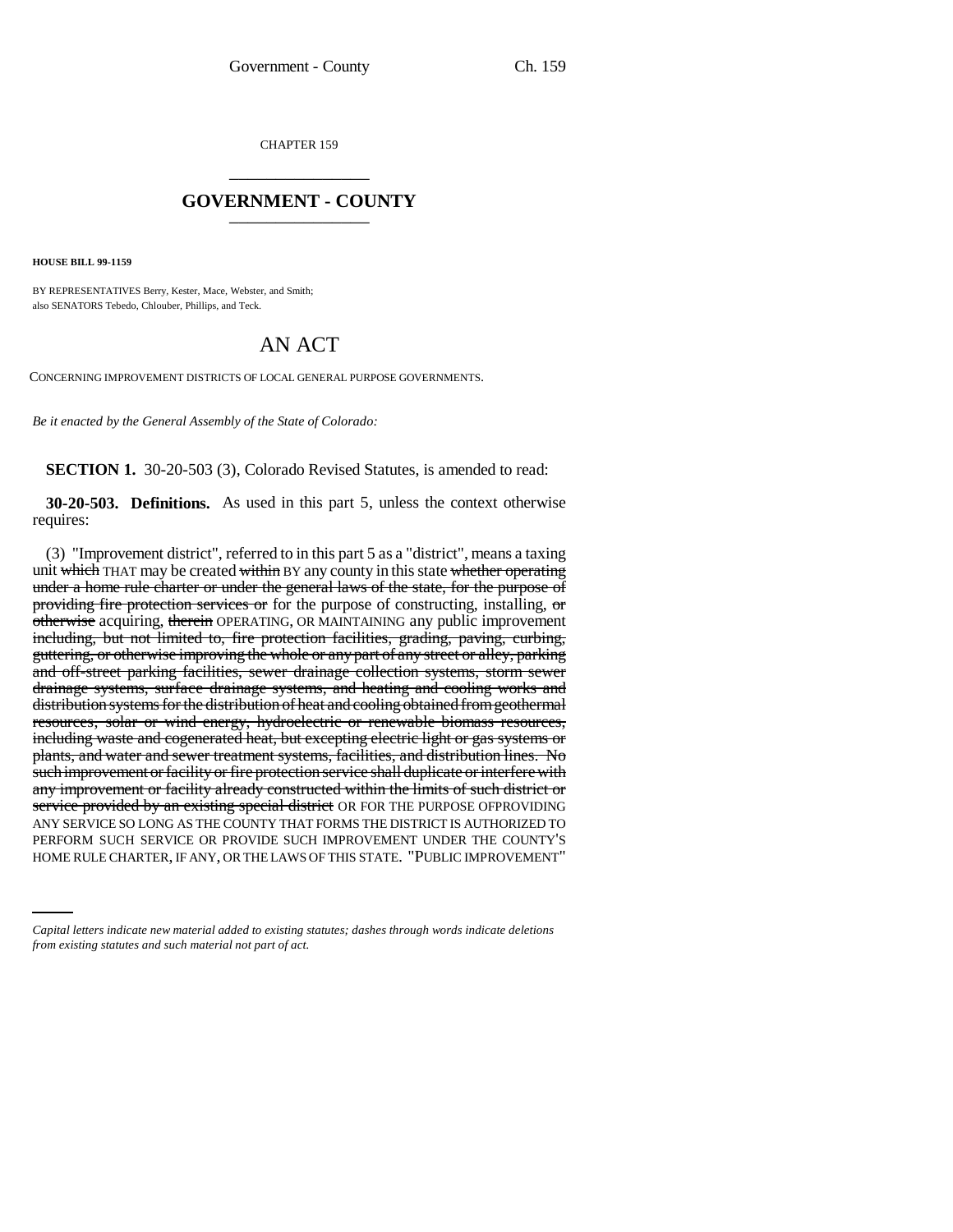OR "SERVICE" SHALL NOT INCLUDE ANY FACILITY IDENTIFIED IN SECTION 30-20-101 (8) OR (9), NOR SHALL THE TERMS INCLUDE SERVICES IDENTIFIED IN SECTION 30-15-401 (4) TO (7.7) UNLESS THE DISTRICT PROVIDES SUCH SERVICES CONSISTENT WITH PART 4 OF ARTICLE 15 OF THIS TITLE. NO SUCH DISTRICT SHALL PROVIDE THE SAME IMPROVEMENT OR SERVICE AS AN EXISTING SPECIAL DISTRICT WITHIN THE TERRITORY OF SUCH EXISTING SPECIAL DISTRICT UNLESS THE EXISTING SPECIAL DISTRICT CONSENTS. A district may consist of noncontiguous tracts or parcels and may be organized wholly or partially within an existing special district if it is not providing the same service as the special district. A district organized for the purpose of providing fire protection services or facilities may be wholly or partially within the boundaries of any municipality within the county if such municipality consents by ordinance to such district. If territory within a municipality is included in a district by municipal consent, the county shall have full authority to provide fire protection services and to provide for the administration and financing thereof in the manner provided in this part 5. If any territory within a district providing fire protection services is annexed by or incorporated into a municipality, such territory shall remain in the district unless the municipality by ordinance or resolution notifies the governing body of its intent to exclude municipal territory from the district. Any such territory shall be excluded effective January 1 of the year following adoption of such ordinance or resolution; except that such territory shall remain subject to payment of its share of any indebtedness outstanding on the date of exclusion.

**SECTION 2.** 30-20-504, Colorado Revised Statutes, is amended to read:

**30-20-504. Authority of governing body.** (1) Within the unincorporated territory of any county, the governing body of such county is hereby vested with jurisdiction, power, and authority to establish districts for the ACQUISITION, construction, or installation, OPERATION, OR MAINTENANCE of improvements OR THE PROVISION OF SERVICES authorized by this part 5. THE GOVERNING BODY OF A COUNTY MAY ESTABLISH A DISTRICT WHOLLY OR PARTIALLY WITHIN THE BOUNDARIES OF ANY MUNICIPALITY OR PARTIALLY WITHIN THE UNINCORPORATED TERRITORY OF ANOTHER COUNTY IF SUCH MUNICIPALITY OR COUNTY CONSENTS BY RESOLUTION TO THE ESTABLISHMENT OF SUCH DISTRICT.

(2) IF A MUNICIPALITY ANNEXES OR INCORPORATES ANY TERRITORY WITHIN AN ESTABLISHED DISTRICT, SUCH TERRITORY SHALL REMAIN IN THE DISTRICT UNLESS THE MUNICIPALITY NOTIFIES THE DISTRICT'S BOARD OF THE MUNICIPALITY'S INTENT TO EXCLUDE THE TERRITORY ANNEXED OR INCORPORATED FROM THE DISTRICT. IF THE MUNICIPALITY NOTIFIES THE BOARD OF ITS INTENT TO EXCLUDE SUCH TERRITORY, SUCH EXCLUSION SHALL TAKE EFFECT JANUARY 1 OF THE YEAR FOLLOWING SUCH NOTICE. ANY PROPERTY EXCLUDED FROM THE DISTRICT UNDER THIS SUBSECTION (2) SHALL REMAIN SUBJECT TO PAYMENT OF ITS SHARE OF ANY INDEBTEDNESS OR BONDS THAT ARE OUTSTANDING ON THE DATE OF SUCH EXCLUSION.

**SECTION 3.** 30-20-505 (1) and (2), Colorado Revised Statutes, are amended, and the said 30-20-505 is further amended BY THE ADDITION OF A NEW SUBSECTION, to read:

**30-20-505. Organization petition - contents.** (1) The organization of a district shall be initiated by a petition filed in the office of the clerk of the board of county commissioners OF THE COUNTY CREATING THE DISTRICT. The petition shall be signed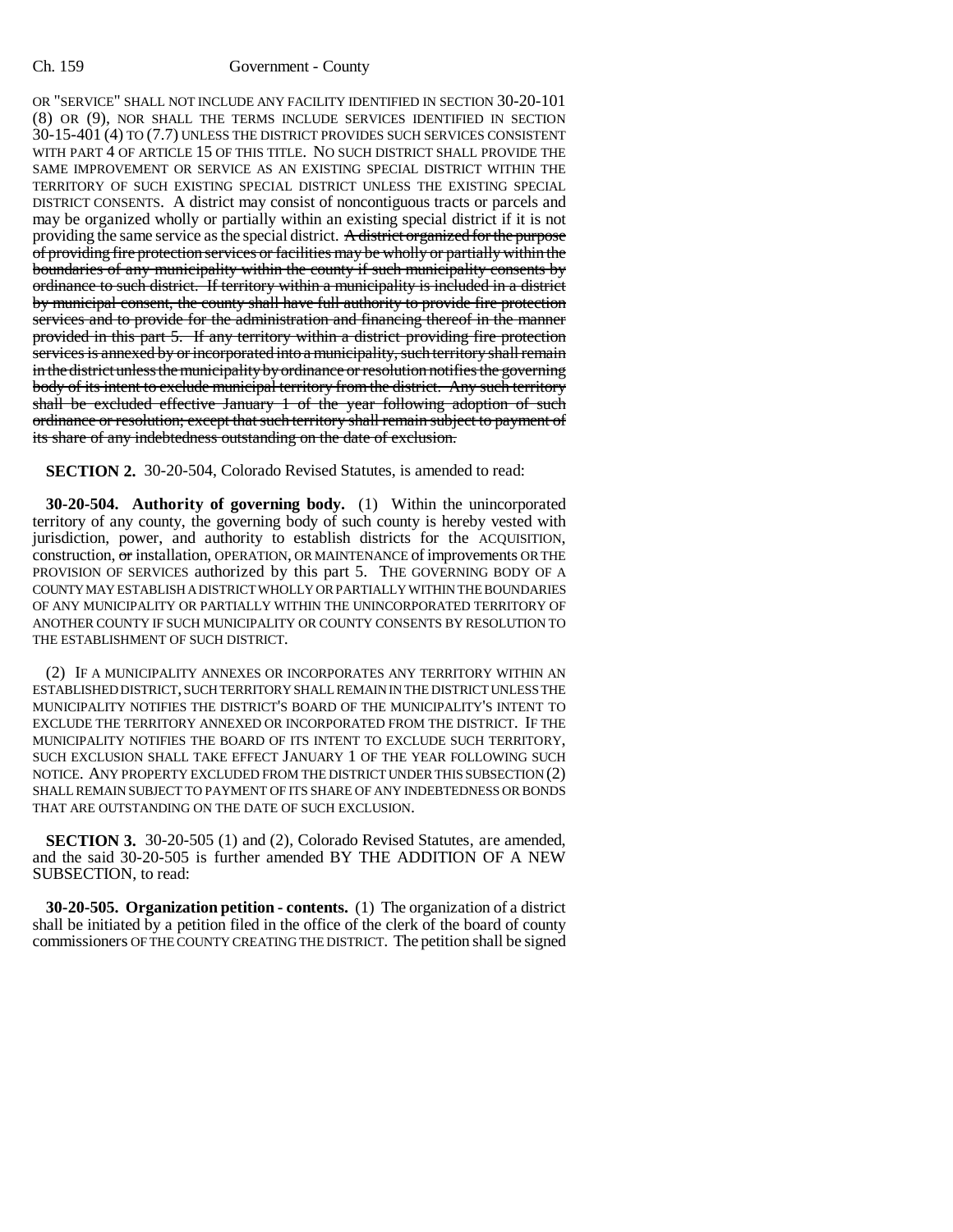Government - County Ch. 159

by not less than a majority of those THIRTY PERCENT OR TWO HUNDRED OF THE electors of the proposed district, who own taxable real or personal property in the district. At the time of filing the petition, the owners of taxable real or personal property located within the limits of the proposed district, who are not electors of the district, may file their consent, in writing, to the inclusion of their property in the district WHICHEVER IS LESS. After the filing of a petition, or a consent to inclusion, no signer shall be permitted to withdraw his OR HER name therefrom. If the district is to consist of noncontiguous tracts or parcels, the petition shall be signed by not less than a majority of those electors who own taxable real or personal property in each of those included tracts or parcels.

(2) The petition shall set forth:

(a) The name of the proposed district, which shall include the name of the county in which the district is proposed, CREATING THE DISTRICT, a descriptive name or number, and the words "general "PUBLIC improvement district";

(b) A general description of the improvements to be constructed, installed,  $\sigma$ otherwise acquired, within and for OPERATED, OR MAINTAINED OR THE SERVICES TO BE PROVIDED BY the district;

(c) The estimated cost of the proposed improvements OR THE ESTIMATED ANNUAL COST OF PROVIDING THE PROPOSED SERVICES;

(d) A general description of the boundaries of the district or the territory to be included therein, with such certainty as to enable a property owner to determine whether or not his OR HER property is within the district;

(e) The names of three electors who shall represent the petitioners and who have the power to enter into agreements relating to the organization of the district, which agreements shall be binding on the district, if created; and

(f) A prayer for the organization of the district; AND

(g) A STATEMENT THAT EITHER:

(I) THE BOUNDARIES OF THE PROPOSED DISTRICT INCLUDE AT LEAST ONE HUNDRED ELIGIBLE ELECTORS;

(II) THE BOUNDARIES OF THE PROPOSED DISTRICT INCLUDE AT LEAST ONE ELIGIBLE ELECTOR FOR EACH FIVE ACRES OF LAND INCLUDED WITHIN THE PROPOSED DISTRICT; OR

(III) THE PETITION IS SIGNED BY ONE HUNDRED PERCENT OF THE OWNERS OF TAXABLE REAL PROPERTY TO BE INCLUDED IN THE PROPOSED DISTRICT.

(4) IF THE PETITION IS SIGNED BY ONE HUNDRED PERCENT OF THE OWNERS OF THE TAXABLE REAL PROPERTY TO BE INCLUDED IN THE DISTRICT AND THE PETITION CONTAINS A WAIVER REQUEST, THE BOARD OF COUNTY COMMISSIONERS MAY, AT ITS DISCRETION, WAIVE ALL OR ANY OF THE REQUIREMENTS FOR NOTICE, PUBLICATION, AND A HEARING SET FORTH IN SECTIONS 30-20-507 AND 30-20-508.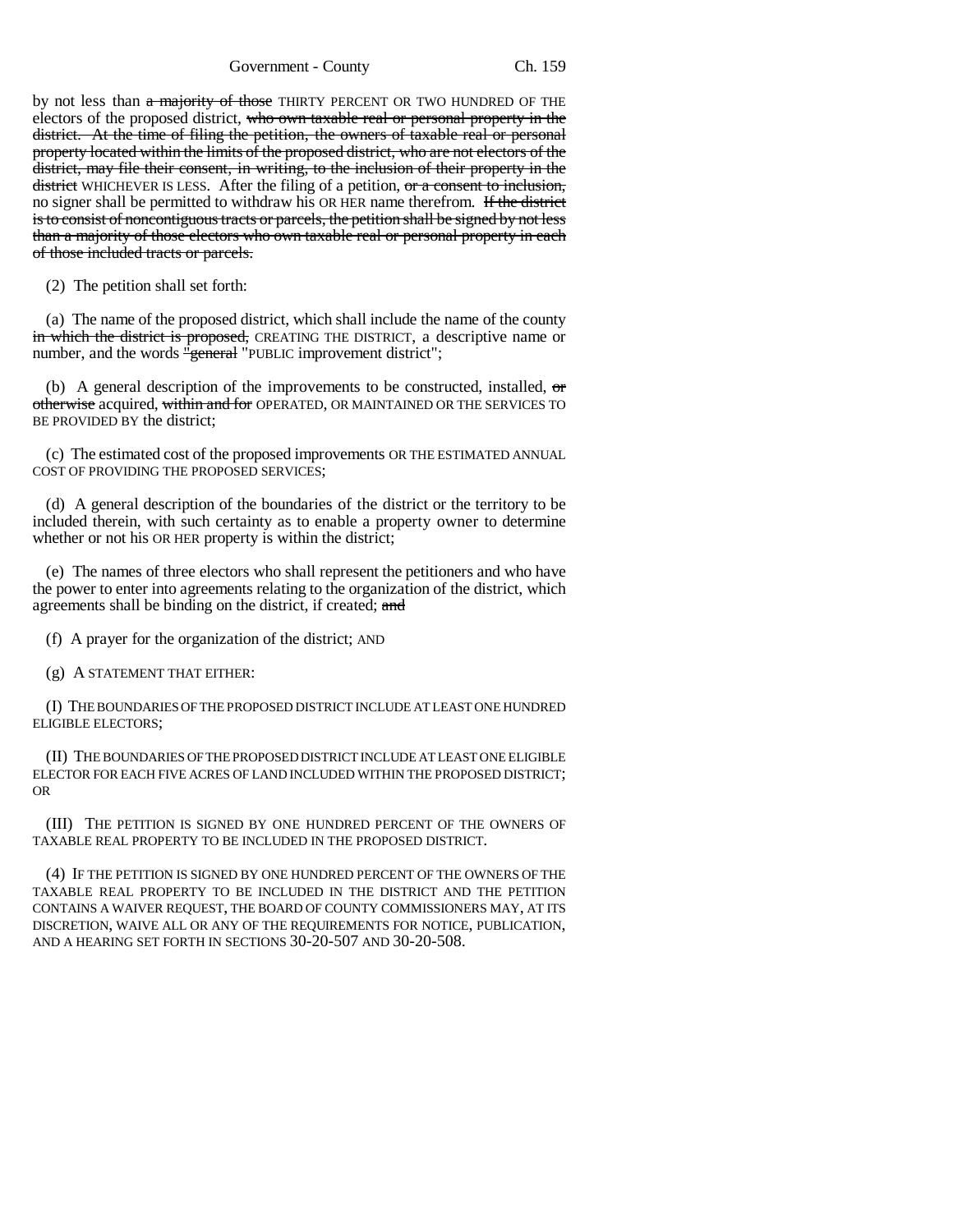## **SECTION 4.** 30-20-507, Colorado Revised Statutes, is amended to read:

**30-20-507. Notice of hearing.** As soon as possible after the filing of such petition, the governing body shall fix, by order, a place and time, not less than twenty days nor more than forty days after the petition is filed, for a hearing thereon. Thereupon the clerk of the governing body shall cause notice by publication to be made of the pendency of the petition, of the purposes and boundaries of the proposed district, and of the time and place of hearing thereon. The clerk shall also forthwith cause a copy of said notice to be mailed to each elector of the district at his or her THE ELECTOR'S last-known address, as disclosed by the tax records of the county COUNTIES and the last official voter registration lists. THE CLERK SHALL ALSO CAUSE A COPY OF SAID NOTICE TO BE MAILED TO EACH MUNICIPALITY LOCATED WITHIN THREE MILES OF THE BOUNDARIES OF THE PROPOSED DISTRICT AT THE SAME TIME NOTICE IS MAILED TO THE ELECTORS OF THE DISTRICT.

**SECTION 5.** 30-20-508 (1), (2), and (4), Colorado Revised Statutes, are amended to read:

**30-20-508. Hearing - dismissal - findings - declaration - when action barred.** (1) On the day fixed for such hearing or at any adjournment thereof OR, IF THE HEARING IS WAIVED UNDER SECTION 30-20-505 (4), AT ANY MEETING AT WHICH A RESOLUTION CREATING A DISTRICT IS CONSIDERED, the governing body shall ascertain from the tax rolls of the county COUNTIES in which the district is located, from the last official registration list, and from such other evidence which may be adduced, the total number of electors of the district.

(2) If it appears that said petition is not signed by at least  $\alpha$  majority of those electors of the proposed district THE NUMBER OF ELECTORS REQUIRED UNDER SECTION 30-20-505 (1) or if it is shown that the proposed improvement OR SERVICE will not confer a general benefit on the district, or that the cost of the improvement OR SERVICE would be excessive as compared with the value of the property in the district, the governing body shall thereupon dismiss the petition and adjudge the cost against those executing the bond filed to pay such costs. No appeal or other remedy shall lie from an order dismissing said proceeding. Nothing in this section shall be construed to prevent the filing of subsequent petitions for similar improvements OR SERVICES or for a similar district. The right so to renew such proceeding is hereby expressly granted and authorized.

(4) (a) Upon the hearing, IF REQUIRED, OR WITHOUT A HEARING PURSUANT TO SECTION 30-20-505 (4), if it appears that a petition for the organization of a district has been duly signed and presented in conformity with this part 5, and that the allegations of the petition are true, the governing body, by resolution duly adopted and made effective, shall adjudicate all questions of jurisdiction declare the district organized, and give it AND MAY ORDER THAT THE QUESTION OF THE ORGANIZATION OF THE DISTRICT AND SUCH OTHER MATTERS AS THE GOVERNING BODY DEEMS APPROPRIATE INCLUDING, BUT NOT LIMITED TO, THE ISSUANCE OF BONDS OR OTHER MATTERS FOR WHICH VOTER APPROVAL IS REQUIRED UNDER SECTION 20 OF ARTICLE X OF THE COLORADO CONSTITUTION, BE SUBMITTED TO THE ELECTORS AT AN ELECTION TO BE HELD FOR THAT PURPOSE IN ACCORDANCE WITH THE PROVISIONS OF ARTICLES 1 TO 13 OF TITLE 1, C.R.S. UNLESS PROVIDED OTHERWISE IN SECTION 20 OF ARTICLE X OF THE COLORADO CONSTITUTION, SUCH ELECTION MAY BE HELD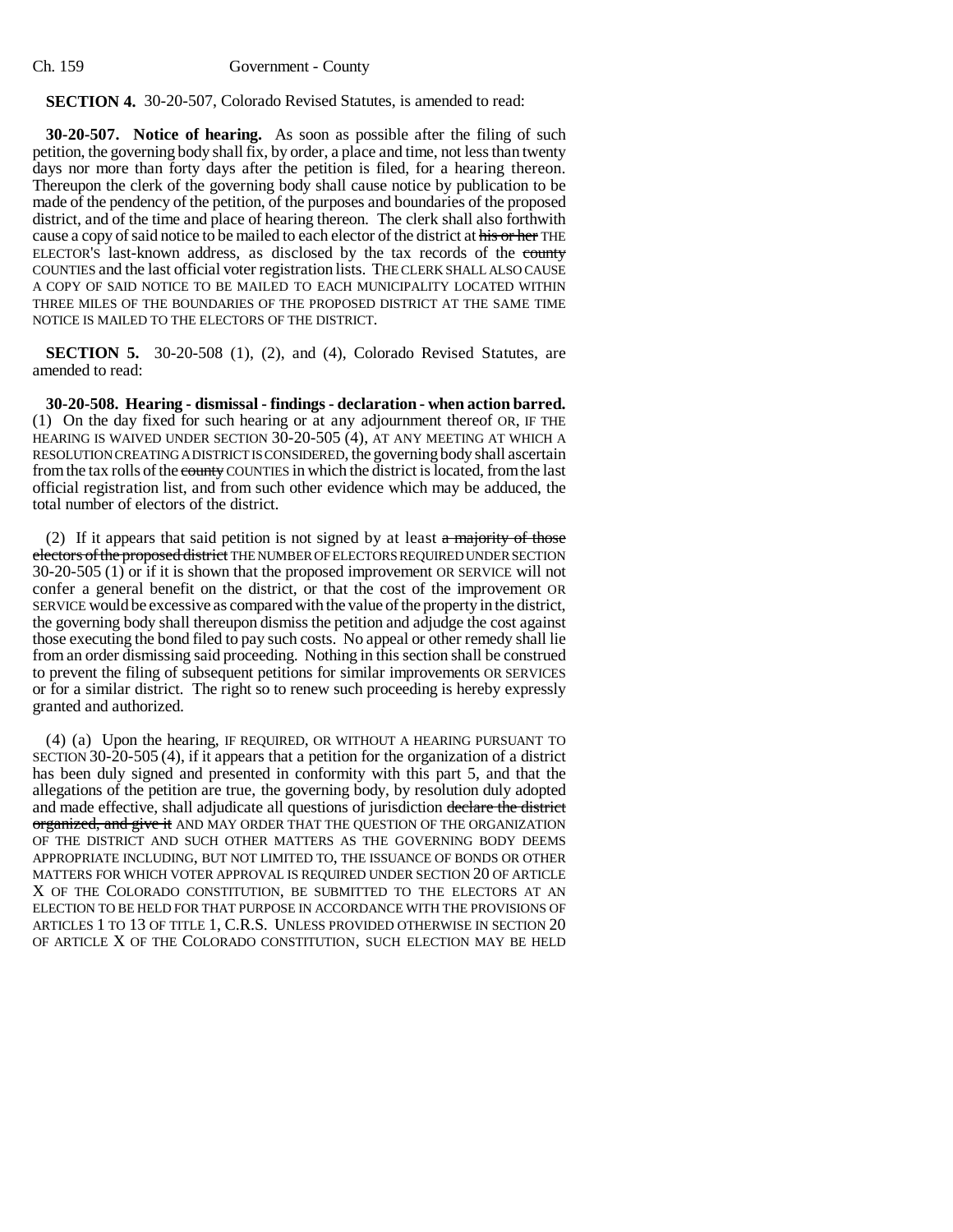EITHER AT A SPECIAL ELECTION WITHIN NOT LESS THAN SIXTY DAYS BUT NOT MORE THAN ONE HUNDRED EIGHTY DAYS AFTER THE DATE THE GOVERNING BODY ADOPTED THE RESOLUTION OR IN CONJUNCTION WITH A GENERAL ELECTION, BALLOT ISSUE ELECTION, OR BALLOT QUESTION ELECTION.

(b) AT AN ELECTION HELD UNDER PARAGRAPH (a) OF THIS SUBSECTION (4), THE ELECTORS OF THE DISTRICT SHALL VOTE FOR OR AGAINST THE ORGANIZATION OF THE DISTRICT AND SUCH OTHER MATTERS AS THE GOVERNING BODY DEEMS APPROPRIATE, INCLUDING, BUT NOT LIMITED TO, THE ISSUANCE OF BONDS OR MATTERS FOR WHICH VOTER APPROVAL IS REQUIRED UNDER SECTION 20 OF ARTICLE X OF THE COLORADO CONSTITUTION. IF A MAJORITY OF THE VOTES CAST AT THE ELECTION ARE IN FAVOR OF THE ORGANIZATION, THE GOVERNING BODY SHALL ADOPT A RESOLUTION DECLARING THE DISTRICT ORGANIZED.

(c) IF A PETITION FILED WITH THE GOVERNING BODY COMPLIES WITH SECTION 30-20-505 (4), THE GOVERNING BODY MAY ADOPT A RESOLUTION DECLARING THE DISTRICT ORGANIZED WITHOUT ANY NOTICE, HEARING, ELECTION, OR THE FILING OF A BOND.

(d) IF THE GOVERNING BODY ADOPTS A RESOLUTION IN ACCORDANCE WITH PARAGRAPH (b) OR (c) OF THIS SUBSECTION (4), THE GOVERNING BODY SHALL GIVE THE DISTRICT the corporate name specified in the petition by which, in all proceedings, it shall thereafter be known. Thereupon the district shall be a public or quasi-municipal subdivision of the state of Colorado and a body corporate with the limited proprietary powers set forth in this part 5.

(e) NOTHING IN THIS SUBSECTION (4) AUTHORIZES A GOVERNING BODY TO WAIVE AN ELECTION OTHERWISE REQUIRED UNDER SECTION 20 OF ARTICLE X AND SECTION 6 OF ARTICLE XI OF THE COLORADO CONSTITUTION OR TO HOLD AN ELECTION INCONSISTENT WITH THE ELECTION REQUIREMENTS IN SAID SECTION 20.

**SECTION 6.** 30-20-509, Colorado Revised Statutes, is amended to read:

**30-20-509. Recording of resolution.** Within thirty days after a district located within the unincorporated territory of a county is organized, the clerk of the governing body shall transmit for recording a copy of the resolution establishing the district to the county clerk and recorder of the county EACH OF THE COUNTIES in which the district OR A PART THEREOF is located.

**SECTION 7.** 30-20-512 (1) (e), (1) (f), (1) (g), and (1) (h), Colorado Revised Statutes, are amended, and the said 30-20-512 (1) is further amended BY THE ADDITION OF A NEW PARAGRAPH, to read:

**30-20-512. General powers of district.** (1) The district has the following limited powers:

(e) To borrow money and incur GENERAL OBLIGATION indebtedness and evidence the same by BONDS, certificates, warrants, notes, and debentures IN ACCORDANCE WITH THE PROVISIONS OF THIS PART 5 and to issue negotiable coupon REVENUE bonds OR SPECIAL ASSESSMENT BONDS in accordance with the provisions of this part 5;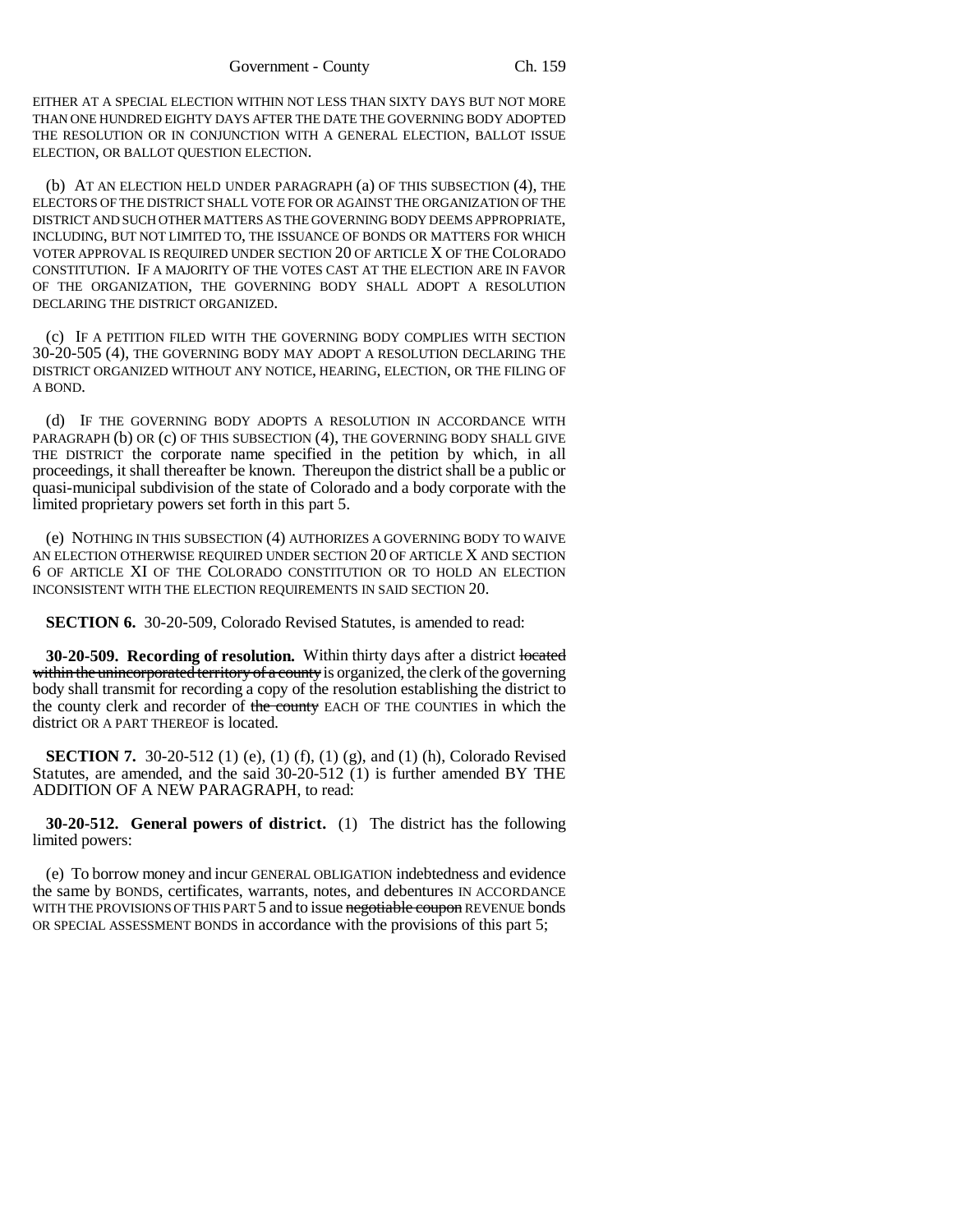(f) To acquire, construct, install,  $\frac{1}{\alpha}$  operate, AND MAINTAIN the improvements OR PROVIDE THE SERVICES contemplated by this part 5, INCLUDING IMPROVEMENTS LOCATED OUTSIDE THE BOUNDARIES OF THE DISTRICT, and all property, rights, or interest incidental or appurtenant thereto, and to dispose of real and personal property and any interest therein, including leases and easements in connection therewith; but any improvement OR SERVICE, other than described in the organization petition, shall be first approved by EITHER A petition signed by not less than fifty percent of the taxpaying electors in the district or if the cost thereof is five thousand dollars or more, shall also be first approved by election; pursuant to section 30-20-523;

(g) To refund any bonded GENERAL OBLIGATION indebtedness, REVENUE BONDS, OR SPECIAL ASSESSMENT BONDS of the district without an election; otherwise, the terms and conditions of refunding bonds shall be substantially the same as those of an original issue of bonds of the district;

(h) To have the management, control, and supervision of all the business and affairs of the district and of the ACQUISITION, construction, installation, and operation, AND MAINTENANCE of district improvements therein OR THE PROVISION OF SERVICES;

(o) TO CONDUCT AN ELECTION IN ACCORDANCE WITH ARTICLES 1 TO 13 OF TITLE 1, C.R.S., FOR ANY PURPOSE THE BOARD DEEMS NECESSARY OR REQUIRED.

**SECTION 8.** 30-20-515, Colorado Revised Statutes, is amended to read:

**30-20-515. Determining and fixing rate of levy.** The board shall determine annually the amount of money necessary to be raised by a levy on the taxable property in the district, taking into consideration other sources of revenue of the district, and shall fix a rate of levy which, when levied upon every dollar of valuation for assessment of taxable property within the district, together with other revenues, shall raise the amount required by the district during the ensuing fiscal year for paying expenses of organization and the costs of ACQUIRING, constructing, installing, and operating, AND MAINTAINING the improvements or works of the district OR PROVIDING THE SERVICES OF THE DISTRICT and promptly to pay in full when due all interest on and principal of GENERAL OBLIGATION bonds OR INDEBTEDNESS and other obligations of the district. In the event of accruing defaults or deficiencies, additional levies may be made as provided in section 30-20-516. At the time of certifying other tax levies, the board shall certify to the board of county commissioners of the EACH county in which the district OR A PORTION THEREOF lies the rate of levy so determined with directions that, at the time and in the manner required by law for levying of taxes for county purposes, such board of county commissioners shall levy such tax upon the valuation for assessment of all taxable property within the district at the rate so fixed and determined, in addition to such other taxes as may be levied by such board of county commissioners.

**SECTION 9.** 30-20-522, Colorado Revised Statutes, is amended to read:

**30-20-522. Board can issue bonds - form - legislative declaration.** (1) To carry out the purposes of this part 5, the board is hereby authorized to issue negotiable coupon bonds of the district. in an amount not exceeding twenty-five percent of the valuation for assessment of the district. Such bonds shall bear interest at a rate such that the net effective interest rate of the issue of bonds does not exceed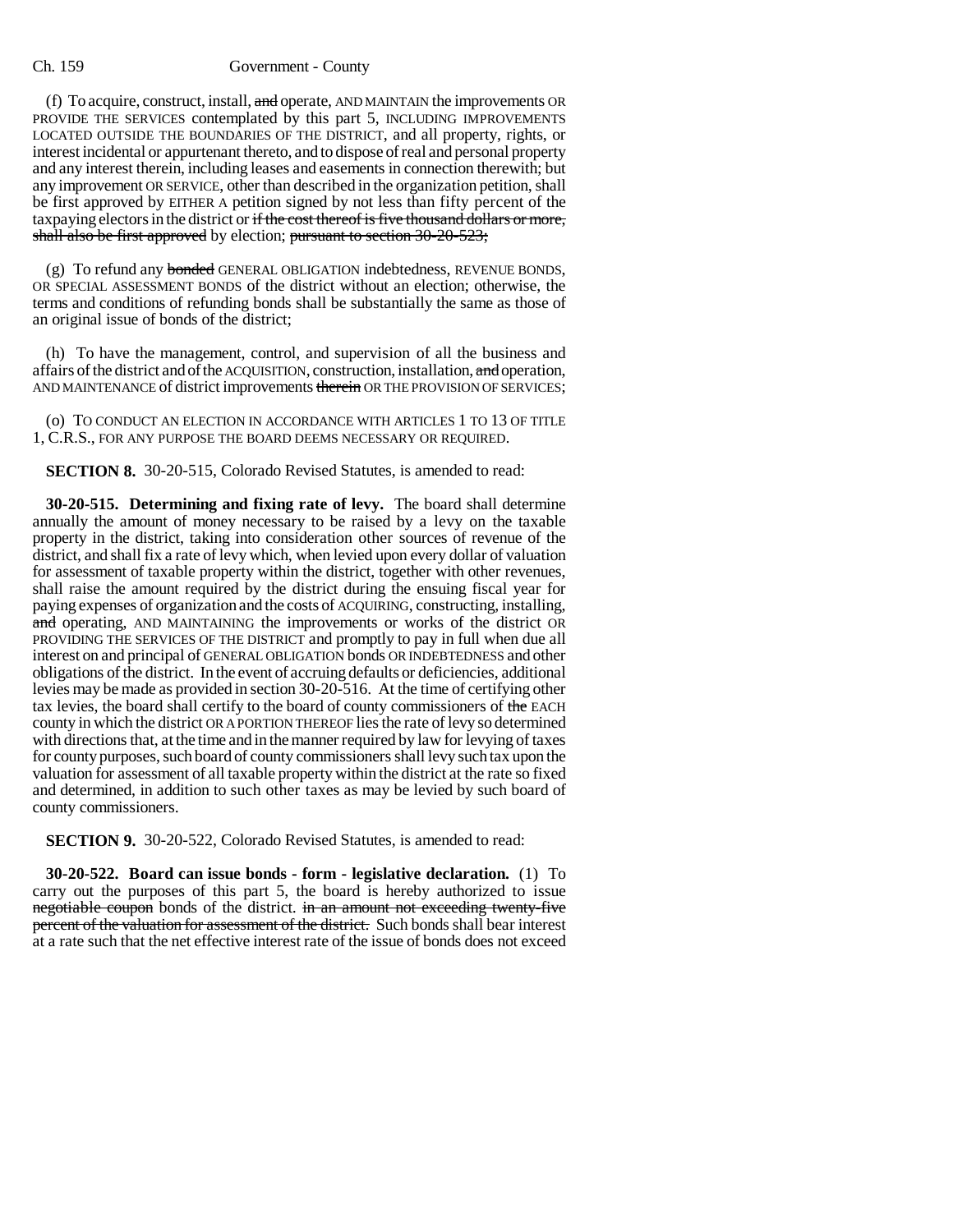Government - County Ch. 159

the maximum net effective interest rate authorized, payable semiannually AT SUCH TIMES AS DETERMINED BY THE BOARD, and shall be due and payable serially, either annually or semiannually, commencing not later than three years and IN INSTALLMENTS AT SUCH TIMES AS DETERMINED BY THE BOARD AND extending not more than twenty years from date of issuance. The form and terms of said bonds, including provisions for their sale, payment, and redemption, shall be determined by the board. TO THE EXTENT REQUIRED BY SECTION 20 OF ARTICLE X OF THE COLORADO CONSTITUTION, SUCH BONDS SHALL NOT BE ISSUED UNLESS FIRST APPROVED AT AN ELECTION HELD FOR THAT PURPOSE IN ACCORDANCE WITH ARTICLES 1 TO 13 OF TITLE 1,C.R.S. If the board so determines, such bonds may be redeemable prior to maturity, with or without payment of a premium, but no premium shall exceed three percent of the principal thereof. The bonds shall be executed in the name of and on behalf of the district and signed by the presiding officer of the board with the seal of the district affixed thereto and attested by the secretary of the board. Such bonds shall be in such denominations as the board shall determine. and the bonds and coupons thereto attached shall be payable to bearer. Interest coupons, IF ANY, shall bear the original or facsimile signature of the presiding officer of the board. Under no circumstances shall any of said bonds be considered or held to be an indebtedness, obligation, or liability of the county COUNTIES OR MUNICIPALITIES in which the district OR ANY PORTION THEREOF is located, and bonds issued pursuant to the provisions of this part 5 shall contain a statement to that effect.

(2) THE GENERAL ASSEMBLY FINDS AND DECLARES THAT:

(a) IN PERFORMING ITS DUTIES UNDER SECTION 20 OF ARTICLE X AND SECTION 6 OF ARTICLE XI OF THE COLORADO CONSTITUTION, THE GENERAL ASSEMBLY MUST BALANCE THE INTERESTS OF CONTROLLING PUBLIC DEBT, PRESERVING LOCAL CONTROL, AND REASONABLY RESTRAINING MOST THE GROWTH OF GOVERNMENT;

(b) IN BALANCING THESE CONSTITUTIONAL INTERESTS THROUGH THE EXERCISE OF ITS LEGISLATIVE AUTHORITY, THE GENERAL ASSEMBLY HAS ENACTED LIMITATIONS ON THE ABILITY OF COUNTY PUBLIC IMPROVEMENT DISTRICTS TO INCUR INDEBTEDNESS;

(c) A STATUTORY RESTRICTION HAS BEEN IMPOSED ON THE AMOUNT OF BONDED INDEBTEDNESS THAT COUNTY PUBLIC IMPROVEMENT DISTRICTS CAN INCUR WITH VOTER APPROVAL;

(d) FROM TIME TO TIME, CHANGES TO SUCH LIMITATIONS IMPOSED ON COUNTY PUBLIC IMPROVEMENT DISTRICTS ARE NECESSARY IN ORDER TO KEEP THESE CONSTITUTIONAL INTERESTS PROPERLY BALANCED IN LIGHT OF CHANGING CIRCUMSTANCES;

(e) SECTION 20(1) OF ARTICLE X OF THE COLORADO CONSTITUTION PROHIBITS THE WEAKENING OF "OTHER LIMITS ON DISTRICT REVENUE, SPENDING, AND DEBT" WITHOUT FUTURE VOTER APPROVAL;

(f) NO CHANGE IN COUNTY PUBLIC IMPROVEMENT DISTRICT DEBT OCCURS BY VIRTUE OF STATUTORY CHANGES THAT INCREASE A LIMIT WHEN THE DEBT WOULD NOT ACTUALLY INCREASE WITHOUT SUCH DISTRICT VOTER APPROVAL;

(g) ANY ACTUAL WEAKENING OF COUNTY PUBLIC IMPROVEMENT DISTRICT DEBT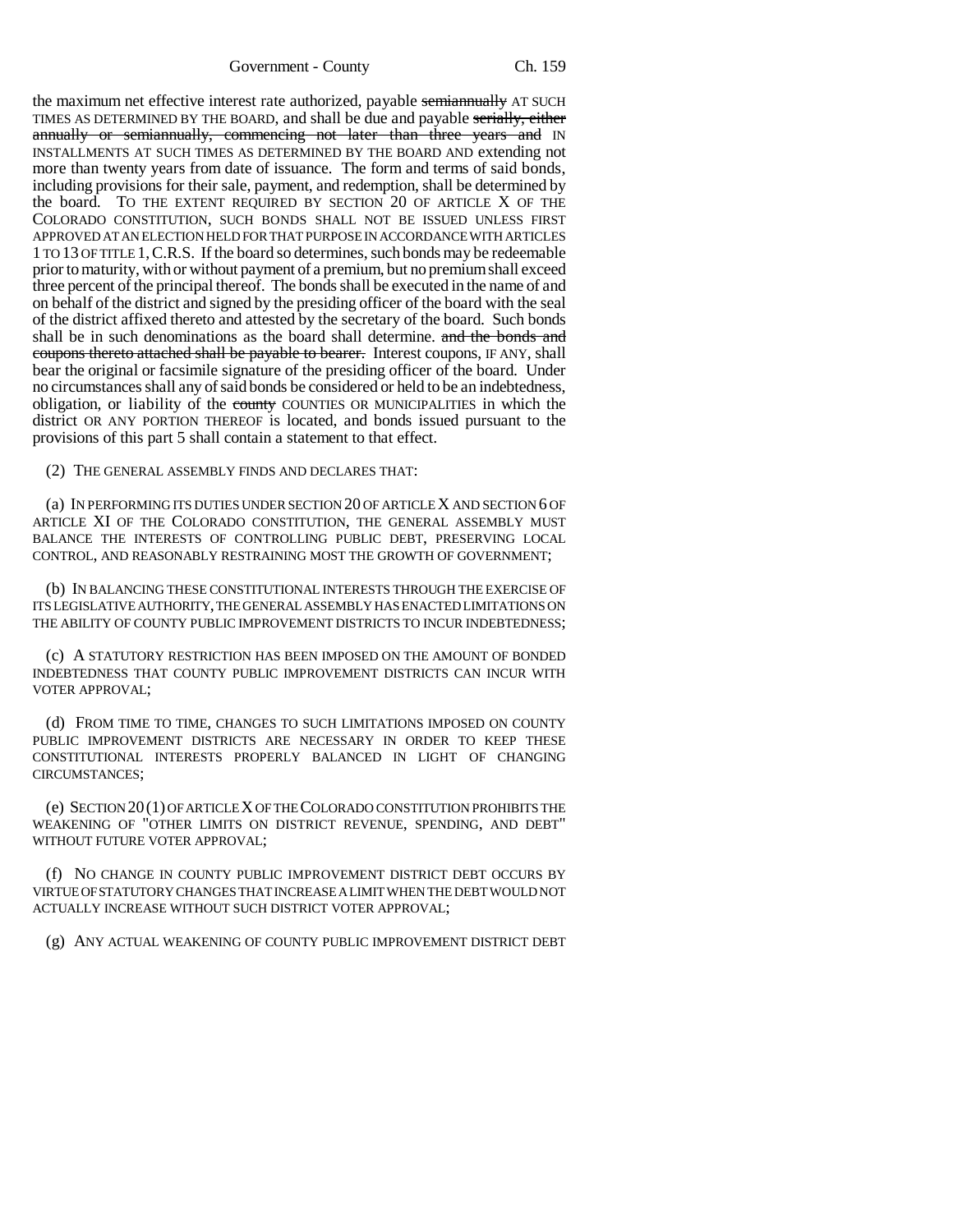LIMITATION OCCURS ONLY WHEN SUCH DISTRICT VOTER APPROVAL IS OBTAINED UNDER AN INCREASED LIMIT; AND

(h) BY REQUIRING VOTERS TO GIVE APPROVAL AT THE COUNTY PUBLIC IMPROVEMENT DISTRICT LEVEL FOR ANY WEAKENING OF A COUNTY PUBLIC IMPROVEMENT DISTRICT LIMIT ON DEBT, THE VOTER APPROVAL REQUIREMENT OF SECTION 20 (1) OF ARTICLE X OF THE COLORADO CONSTITUTION IS SATISFIED IN A MANNER ACHIEVING A REASONABLE RESULT THROUGH LEGISLATIVE HARMONIZATION OF CONSTITUTIONAL PROVISIONS.

**SECTION 10.** Part 5 of article 20 of title 30, Colorado Revised Statutes, is amended BY THE ADDITION OF THE FOLLOWING NEW SECTIONS to read:

**30-20-512.5. Local improvement districts - authority to establish.** IN ORDER TO DEFRAY ALL OR ANY PORTION OF THE COSTS OF THE IMPROVEMENTS OR SERVICES PROVIDED BY THE DISTRICT, THE BOARD MAY ESTABLISH LOCAL IMPROVEMENT DISTRICTS WITHIN THE BOUNDARIES OF THE DISTRICT. SUCH LOCAL IMPROVEMENT DISTRICTS MAY BE ESTABLISHED WHENEVER THE BOARD DETERMINES THAT PROPERTY IN THE DISTRICT WILL BE ESPECIALLY BENEFITTED BY SUCH IMPROVEMENTS OR SERVICES. THE METHOD OF CREATING LOCAL IMPROVEMENT DISTRICTS, MAKING THE IMPROVEMENTS OR PROVIDING THE SERVICES, AND ASSESSING THE COSTS THEREOF SHALL BE AS PROVIDED IN PART 6 OF THIS ARTICLE. HOWEVER, THE ELECTORS ELIGIBLE TO VOTE ON ANY QUESTION UNDER THIS SECTION SHALL EITHER BE ELECTORS OF THE DISTRICT OR ELECTORS WITHIN THE PROPOSED LOCAL IMPROVEMENT DISTRICT, AS DETERMINED BY THE BOARD. IN ADDITION, THE BOARD SHALL PERFORM THE DUTIES OF THE GOVERNING BODY AS SET FORTH IN PART 6 OF THIS ARTICLE, AND THE SECRETARY OF THE DISTRICT SHALL PERFORM THE DUTIES OF THE COUNTY CLERK AND RECORDER AS SET FORTH IN PART 6 OF THIS ARTICLE. THE IMPROVEMENTS THAT THE LOCAL IMPROVEMENT DISTRICT MAY CONSTRUCT AND THE SERVICES THAT THE LOCAL IMPROVEMENT DISTRICT MAY PROVIDE SHALL BE THE IMPROVEMENTS AND THE SERVICES THAT THE DISTRICT MAY PROVIDE UNDER THIS PART 5.

**30-20-532. Confirmation of board actions and powers.** (1) IN ITS DISCRETION, THE BOARD MAY FILE A PETITION AT ANY TIME IN THE DISTRICT COURT IN ANY COUNTY IN WHICH THE DISTRICT OR A PORTION THEREOF IS LOCATED FOR A JUDICIAL EXAMINATION AND DETERMINATION OF ANY POWER CONFERRED, ANY SECURITIES ISSUED BY THE DISTRICT OR AUTHORIZED TO BE ISSUED BY THE DISTRICT, ANY TAXES, ASSESSMENTS, OR SERVICE CHARGES LEVIED OR OTHERWISE MADE BY THE DISTRICT OR CONTRACTED TO BE LEVIED BY THE DISTRICT OR OTHERWISE MADE BY THE DISTRICT, OR OF ANY OTHER ACT, PROCEEDING, OR CONTRACT OF THE DISTRICT WHETHER OR NOT SUCH ACT, PROCEEDING, OR CONTRACT HAS BEEN TAKEN OR EXECUTED, INCLUDING PROPOSED CONTRACTS FOR ANY IMPROVEMENT, PROPOSED SECURITIES OF THE DISTRICT TO DEFRAY IN WHOLE OR IN PART THE COST OF THE PROJECT, THE PROPOSED ACQUISITION, IMPROVEMENT, EQUIPMENT, MAINTENANCE, OPERATION, OR DISPOSAL OF ANY PROPERTY PERTAINING THERETO, OR ANY COMBINATION THEREOF.

(2) A PETITION FILED UNDER SUBSECTION (1) OF THIS SECTION SHALL SET FORTH THE FACTS UPON WHICH THE VALIDITY OF SUCH POWER, SECURITIES, TAXES, ASSESSMENTS, CHARGES, ACT, PROCEEDING, OR CONTRACT IS FOUNDED. THE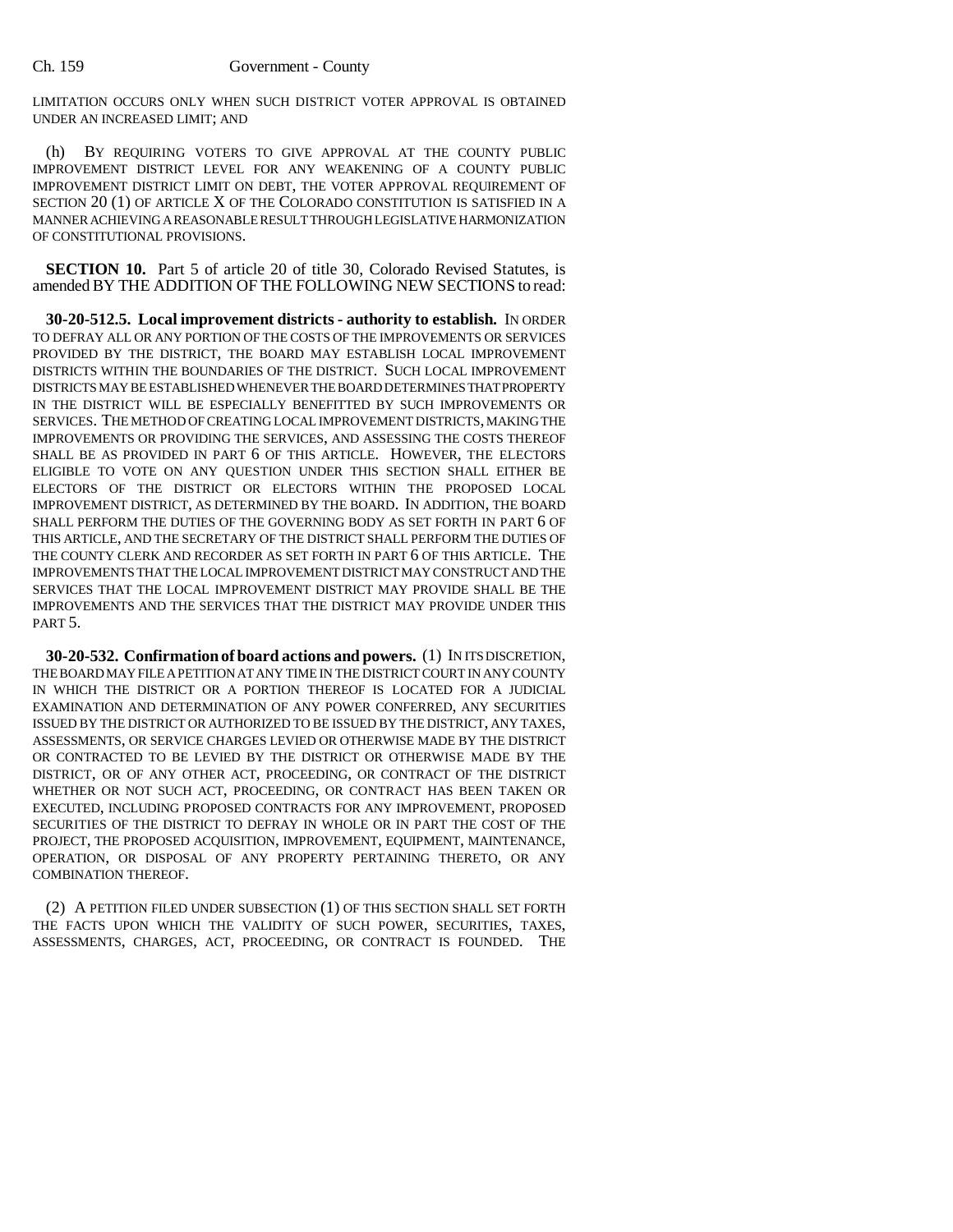PRESIDING OFFICER OF THE DISTRICT SHALL VERIFY THE PETITION BEFORE IT IS FILED WITH THE DISTRICT COURT BY SIGNING SAID PETITION.

(3) ANY ACTION FILED UNDER THIS SECTION SHALL BE IN THE NATURE OF A PROCEEDING IN REM. THE DISTRICT COURT SHALL HAVE JURISDICTION OVER ALL PARTIES INTERESTED IN THE PROCEEDING UPON THE PUBLICATION AND POSTING OF A NOTICE IN ACCORDANCE WITH THIS PART 5.

(4) THE CLERK OF THE DISTRICT COURT IN WHICH A PETITION IS FILED SHALL PROVIDE NOTICE OF SUCH FILING. THE NOTICE SHALL INCLUDE: A BRIEF OUTLINE OF THE CONTENTS OF THE PETITION; THE TIME, DATE, AND LOCATION OF THE HEARING; AND THE LOCATION WHERE A COMPLETE COPY OF ANY DOCUMENTS AT ISSUE IN THE PETITION MAY BE EXAMINED. THE CLERK SHALL SERVE THE NOTICE BY:

(a) PUBLISHING THE NOTICE AT LEAST ONCE A WEEK FOR FIVE CONSECUTIVE WEEKS BY FIVE WEEKLY INSERTIONS IN A NEWSPAPER OF GENERAL CIRCULATION IN THE COUNTIES AND MUNICIPALITIES IN WHICH THE DISTRICT IS LOCATED; AND

(b) POSTING THE NOTICE IN THE OFFICE OF THE DISTRICT AT LEAST THIRTY DAYS PRIOR TO THE DATE OF THE HEARING ON THE PETITION.

(5) ANY OWNER OF PROPERTY WITHIN THE BOUNDARIES OF THE DISTRICT OR ANY OTHER PERSON INTERESTED IN THE PETITION FILED BY THE BOARD MAY APPEAR AT THE HEARING BY EITHER FILING A MOTION TO DISMISS OR AN ANSWER TO THE PETITION AT LEAST FIVE DAYS PRIOR TO THE HEARING DATE OR WITHIN SUCH TIME AS THE COURT MAY ALLOW. THE PETITION SHALL BE TAKEN AS CONFESSED BY ALL PERSONS WHO FAIL TO APPEAR.

(6) THE PETITION AND NOTICE SHALL BE SUFFICIENT TO GIVE THE DISTRICT COURT JURISDICTION, AND, UPON HEARING, THE DISTRICT COURT SHALL EXAMINE AND DETERMINE ALL MATTERS AFFECTING THE QUESTION SUBMITTED, SHALL MAKE SUCH FINDINGS WITH REFERENCE THERETO, AND SHALL RENDER SUCH JUDGMENT AND DECREE THEREON AS THE CASE WARRANTS.

(7) UNLESS OTHERWISE SPECIFIED IN THIS PART 5, THE COLORADO RULES OF CIVIL PROCEDURE SHALL GOVERN ANY ACTIONS FILED UNDER THIS SECTION IN MATTERS OF PLEADING AND PRACTICE.

(8) COSTS MAY BE DIVIDED OR APPORTIONED AMONG ANY CONTESTING PARTIES IN THE DISCRETION OF THE DISTRICT COURT.

(9) REVIEW OF THE JUDGMENT OF THE DISTRICT COURT MAY BE HAD AS IN OTHER SIMILAR CASES; EXCEPT THAT SUCH REVIEW SHALL BE APPLIED FOR WITHIN THIRTY DAYS AFTER THE TIME OF THE RENDITION OF SUCH JUDGMENT OR WITHIN SUCH ADDITIONAL TIME AS MAY BE ALLOWED BY THE COURT WITHIN THIRTY DAYS.

(10) THE DISTRICT COURT SHALL DISREGARD ANY ERROR, IRREGULARITY, OR OMISSION THAT DOES NOT AFFECT THE SUBSTANTIAL RIGHTS OF THE PARTIES.

(11) ALL CASES IN WHICH THERE MAY ARISE A QUESTION OF VALIDITY OF ANY MATTER PROVIDED FOR UNDER THIS SECTION SHALL BE ADVANCED AS A MATTER OF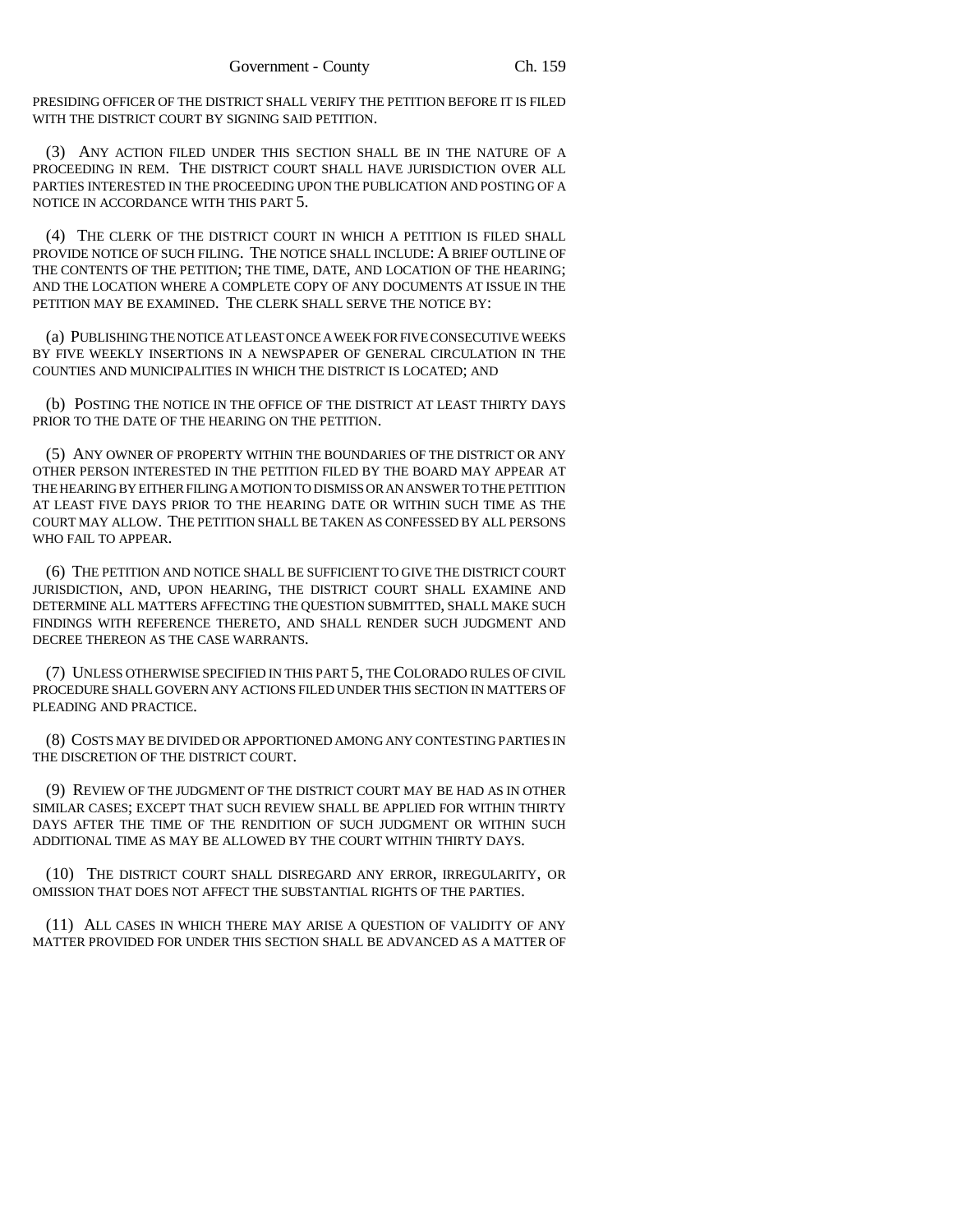IMMEDIATE PUBLIC INTEREST AND CONCERN AND SHALL BE HEARD AT THE EARLIEST PRACTICABLE MOMENT.

**30-20-533. Exemption from taxation - securities laws.** THE INCOME OR OTHER REVENUES OF THE DISTRICT, ANY PROPERTY OWNED BY THE DISTRICT, ANY BONDS ISSUED BY THE DISTRICT, AND THE TRANSFER OF AND ANY INCOME FROM ANY BONDS ISSUED BY THE DISTRICT SHALL BE EXEMPT FROM ALL TAXATION AND ASSESSMENTS BY THE STATE. IN THE RESOLUTION AUTHORIZING THE BONDS, THE DISTRICT MAY WAIVE THE EXEMPTION FROM FEDERAL INCOME TAXATION FOR ANY INTEREST ON THE BONDS.

**30-20-534. Limitation of actions.** ANY LEGAL OR EQUITABLE ACTION BROUGHT WITH RESPECT TO ANY ACTS OR PROCEEDINGS OF THE DISTRICT, THE CREATION OF A DISTRICT, THE AUTHORIZATION OR ISSUANCE OF ANY BONDS, OR ANY OTHER ACTION TAKEN UNDER THIS PART 5 SHALL COMMENCE WITHIN THIRTY DAYS AFTER THE PERFORMANCE OF SUCH ACTION OR ELSE SHALL BE THEREAFTER PERPETUALLY BARRED.

**SECTION 11.** 30-20-601, Colorado Revised Statutes, is amended to read:

**30-20-601. Power to make local improvements.** Any county in this state may construct any of the local improvements mentioned in this part 6 and fund such improvements by assessing the cost thereof, wholly or in part, upon the property especially benefited by such improvements or, for the funding of improvements authorized by section  $30-20-603$  (1) (a) AND (1) (c), by imposing a sales tax throughout the district or by utilizing a combination of such assessments and tax. The improvements shall be authorized by resolution duly adopted and shall be constructed under the direction of the county engineer or other officer having similar duties or under the direction of the board of county commissioners in accordance with plans and specifications adopted by the board of county commissioners.

**SECTION 12.** 30-20-602, Colorado Revised Statutes, is amended BY THE ADDITION OF THE FOLLOWING NEW SUBSECTIONS to read:

**30-20-602. Definitions.** As used in this part 6, unless the context otherwise requires:

(2.7) "ELECTOR OF THE DISTRICT" MEANS A PERSON WHO, AT THE DESIGNATED TIME OR EVENT, IS REGISTERED TO VOTE IN THE GENERAL ELECTION IN THIS STATE; AND

(a) WHO HAS BEEN A RESIDENT OF THE DISTRICT OR THE AREA TO BE INCLUDED IN THE DISTRICT FOR NOT LESS THAN THIRTY DAYS; OR

(b) WHO OR WHOSE SPOUSE OWNS TAXABLE REAL OR PERSONAL PROPERTY WITHIN THE DISTRICT OR THE AREA TO BE INCLUDED IN THE DISTRICT WHETHER OR NOT SAID PERSON RESIDES WITHIN THE DISTRICT.

(4.5) "REGISTERED ELECTOR" MEANS AN ELECTOR, AS DEFINED IN SECTION 1-1-104 (12), C.R.S., WHO HAS COMPLIED WITH THE REGISTRATION PROVISIONS OF THE "UNIFORM ELECTION CODE OF 1965", ARTICLES 1 TO 13 OF TITLE 1,C.R.S., AND WHO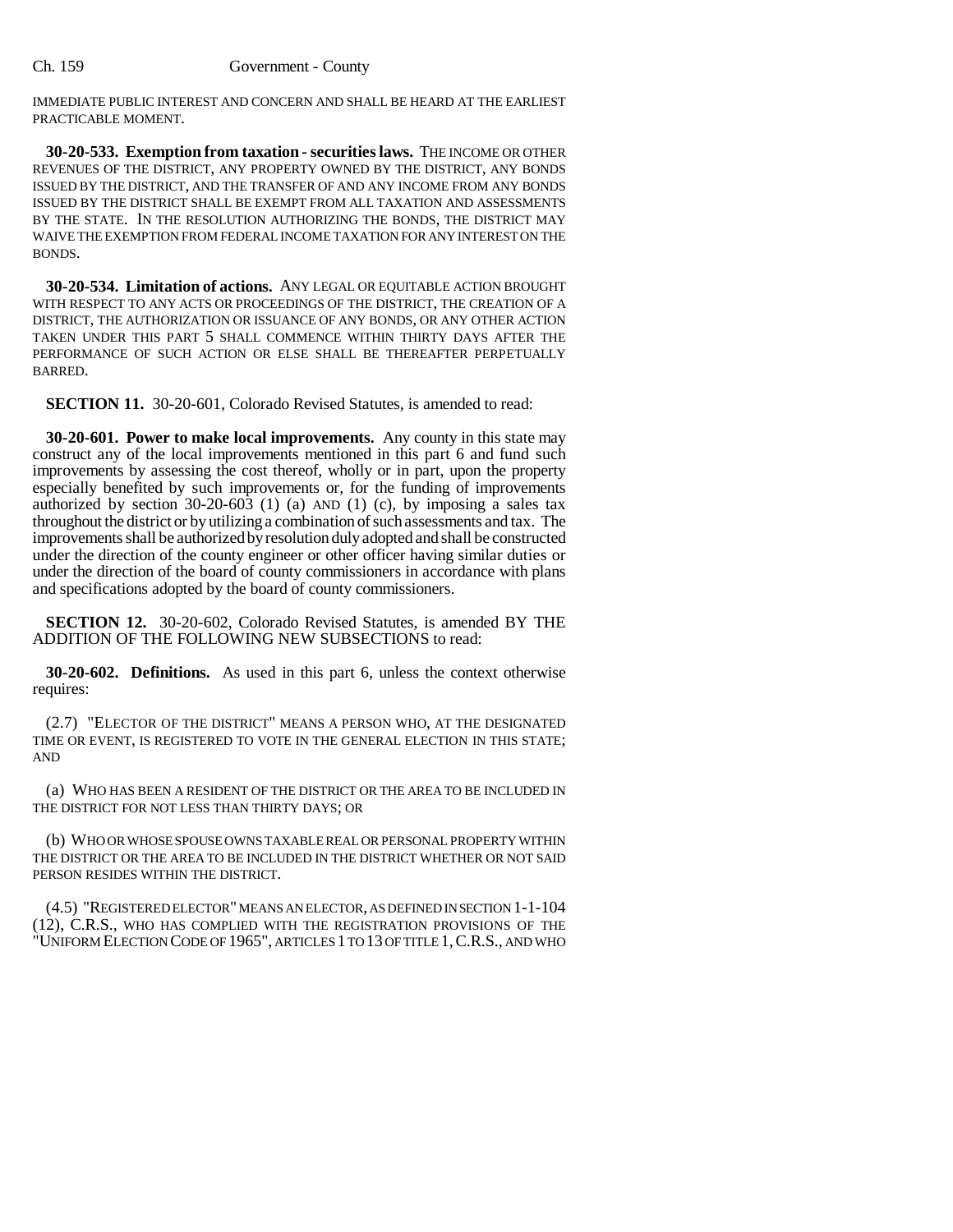RESIDES WITHIN OR IS ELIGIBLE TO VOTE IN THE COUNTY.

**SECTION 13.** 30-20-603 (1), Colorado Revised Statutes, is amended BY THE ADDITION OF A NEW PARAGRAPH to read:

**30-20-603. Improvements authorized - how instituted - conditions.** (1) (c) IF ANY IMPROVEMENT AUTHORIZED BY THIS SUBSECTION (1) IS FUNDED BY SALES TAX, THE TAX MAY ALSO BE USED FOR THE OPERATION AND MAINTENANCE OF SUCH IMPROVEMENT.

**SECTION 14.** 30-20-604.5 (1), (4), (5), and (6), Colorado Revised Statutes, are amended, and the said 30-20-604.5 is further amended BY THE ADDITION OF A NEW SUBSECTION, to read:

**30-20-604.5. District sales tax.** (1) The board of any county having a population greater than one hundred thousand, for the purpose of funding all or a portion of the cost of any improvements constructed pursuant to section  $30-20-603$  (1) (a) AND (1) (c), may levy a sales tax throughout the district upon every transaction or other incident with respect to which a sales tax is authorized pursuant to section 29-2-105, C.R.S.; except that such tax may be levied only upon those transactions specified in section 39-26-104 (1) (a), (1) (b), (1) (e), and (1) (f), C.R.S.

(4) (a) A proposal for a districtwide sales tax shall be referred to the registered electors of the county who reside within the boundaries of the district, either by resolution of the board or by petition initiated and signed by five percent of the registered electors who reside within the boundaries of the district.

(b) Such proposal shall contain a description of the proposed tax, including its purposes, and shall state the amount of tax to be imposed.

(c) (I)  $\overline{A}$  proposal for such sales tax by resolution of the board shall be submitted at the next regular general election if there is one scheduled within one hundred twenty days of the adoption of the resolution. If no general election is scheduled within such time, the board, in its resolution, shall submit the same at a special election called for that purpose, to be held not more than ninety days after the adoption of such resolution. ANY ELECTION HELD UNDER THIS SECTION SHALL CONFORM TO THE REQUIREMENTS OF SECTION 20 OF ARTICLE X OF THE COLORADO CONSTITUTION.

(II) Upon its being presented with a petition requesting a proposal for such sales tax, the board, upon certification of the signatures on the petition, shall submit such proposal to the registered electors residing within the district. The proposal shall be submitted at the next regular general election if there is one scheduled within one hundred twenty days of the filing of the petition. If no general election is scheduled within such time, the board shall submit such proposal at a special election called for that purpose, to be held not more than ninety days after the date of filing of the petition.

(d) Upon the adoption of a resolution by the board or upon the filing of a proper petition, the county clerk and recorder shall publish, not more than forty-five days prior to the election, the text of such proposal for a sales tax four separate times, a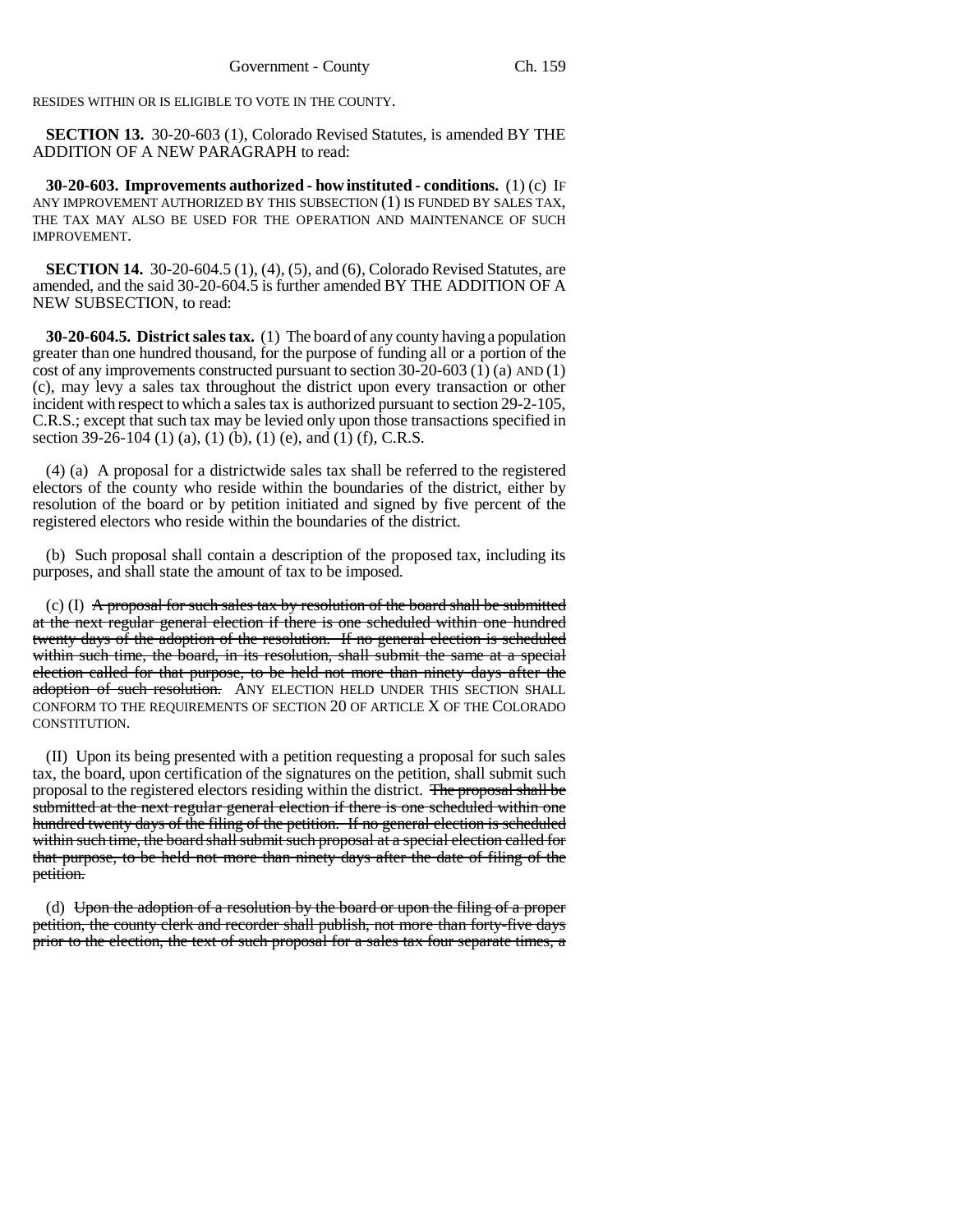week apart, in a newspaper of general circulation within the district. The conduct of the election shall conform, so far as practicable, to the general election laws of the state.

(e) (I) If approved by a majority of the registered electors voting thereon, the sales tax shall become effective as provided in section 29-2-106 (2), C.R.S.

(II) If a majority of the registered electors voting thereon fail to approve the sales tax, the question shall not be submitted again to such electors for a period of one year after the date of said election.

(5) All revenue collected from such sales tax, except the amounts retained under subsection (2) of this section, shall be credited to a special fund designated as the sales tax street improvement fund, such designation to include the name or description of the district. The fund shall be used only to pay the costs of the district improvements authorized by section 30-20-603 (1) (a) AND (1) (c), the costs of debt service on bonds issued pursuant to section 30-20-619 (4), if any, or both of such costs.

(6) (a) When the total cost of the improvements constructed pursuant to section 30-20-603 (1) (a), including the cost of all debt service thereon, if any, has been paid, the board shall cease to levy and collect the sales tax originally imposed pursuant to this section and shall repeal the ordinance authorizing such tax.

(b) NOTWITHSTANDING PARAGRAPH (a) OF THIS SUBSECTION (6), IF AN IMPROVEMENT INCLUDES THE USE OF SALES TAX FOR THE IMPROVEMENT'S OPERATION OR MAINTENANCE, THE BOARD SHALL CONTINUE TO LEVY AND COLLECT THE SALES TAX AS SPECIFIED IN THE RESOLUTION AUTHORIZING SUCH TAX.

(8) NOTWITHSTANDING SUBSECTION (7) OF THIS SECTION, THAT PORTION OF THE SALES TAX AUTHORIZED BY THIS SECTION THAT IS USED FOR THE OPERATION OR MAINTENANCE OF IMPROVEMENTS CONSTRUCTED PURSUANT TO SECTION 30-20-603 (1) SHALL NOT APPLY TO ANY TERRITORY WITHIN A DISTRICT THAT HAS BEEN ANNEXED BY OR INCORPORATED INTO A MUNICIPALITY.

**SECTION 15.** 30-20-619 (4) and (5), Colorado Revised Statutes, are amended to read:

**30-20-619. Issuing bonds - property specially benefited.** (4) For the purpose of paying all or such portion of the costs of any improvement constructed pursuant to section 30-20-603  $(1)$  (a) AND  $(1)$  (c) to which the revenues from any sales tax imposed pursuant to section 30-20-604.5 have been pledged, revenue bonds may be issued, which shall be payable solely from such sales tax. Such bonds shall be issued on the terms set forth in section 29-2-112, C.R.S.

(5) In connection with the issuance of bonds payable solely from special assessments as provided in subsection (1) of this section, the board may provide by resolution for the submission of the question of issuing such bonds to the registered electors eligible to vote on the question. In that case, the board may provide by resolution that all registered electors of the county shall be eligible to vote on the question or that only registered electors who are owners of property within or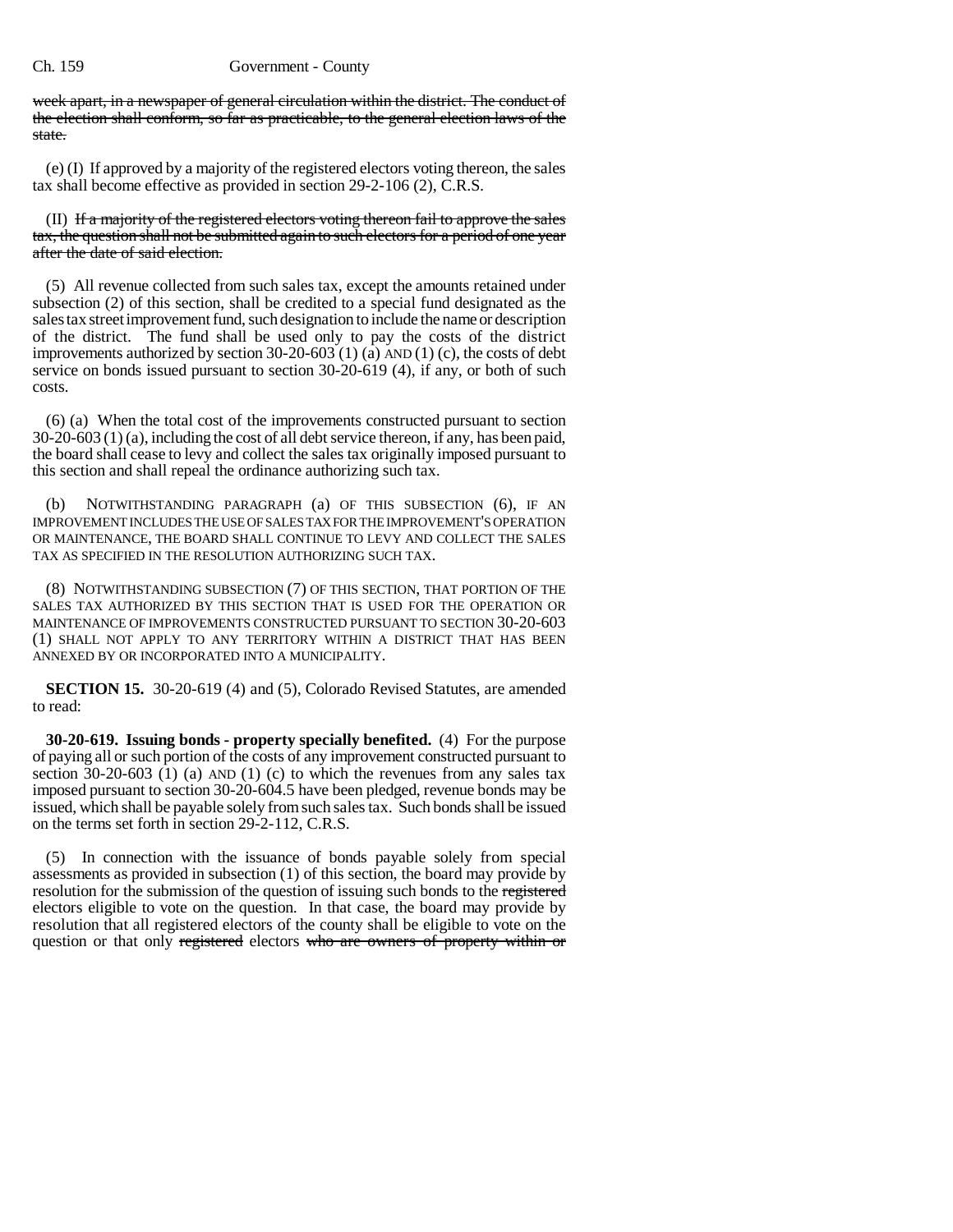residents of the district shall be eligible to vote on the question.

**SECTION 16.** 31-25-501, Colorado Revised Statutes, is amended BY THE ADDITION OF A NEW SUBSECTION to read:

**31-25-501. Definitions.** As used in this part 5, unless the context otherwise requires:

(1.7) "ELECTOR OF THE DISTRICT" MEANS A PERSON WHO, AT THE DESIGNATED TIME OR EVENT, IS REGISTERED TO VOTE IN THE GENERAL ELECTION IN THIS STATE; AND

(a) WHO HAS BEEN A RESIDENT OF THE DISTRICT OR THE AREA TO BE INCLUDED IN THE DISTRICT FOR NOT LESS THAN THIRTY DAYS; OR

(b) WHO OR WHOSE SPOUSE OWNS TAXABLE REAL OR PERSONAL PROPERTY WITHIN THE DISTRICT OR THE AREA TO BE INCLUDED IN THE DISTRICT WHETHER OR NOT SAID PERSON RESIDES WITHIN THE DISTRICT.

**SECTION 17.** 31-25-534 (3), Colorado Revised Statutes, is amended to read:

**31-25-534. Issuing bonds - property specially benefited.** (3) In connection with the issuance of bonds payable solely from special assessments, the governing body of the municipality may provide by ordinance or resolution for the submission of the question of issuing such bonds to the registered electors eligible to vote on the question. The governing body of the municipality may provide by ordinance or resolution that all registered electors of the municipality shall be eligible to vote on the question or that only registered electors who are owners of property within or residents of the district shall be eligible to vote on the question.

**SECTION 18.** 31-25-602 (1), Colorado Revised Statutes, is amended to read:

**31-25-602. Definitions.** As used in this part 6, unless the context otherwise requires:

(1) "District" means an improvement district which THAT is a taxing unit and which THAT may be created within BY any municipality in this state for the purpose of acquiring, constructing, or installing, therein OPERATING, OR MAINTAINING any public improvement including parking and off-street parking facilities but excepting electric light or gas systems or plants OR FOR THE PURPOSE OF PROVIDING ANY SERVICE SO LONG AS THE MUNICIPALITY THAT FORMS THE DISTRICT IS AUTHORIZED TO PERFORM SUCH SERVICE OR PROVIDE SUCH IMPROVEMENT UNDER THE MUNICIPALITY'S HOME RULE CHARTER, IF ANY, OR THE LAWS OF THIS STATE. "PUBLIC IMPROVEMENT" OR "SERVICE" SHALL NOT INCLUDE ANY FACILITY IDENTIFIED IN SECTION 30-20-101 (8) OR (9), NOR SHALL THE TERMS INCLUDE SERVICES IDENTIFIED IN SECTION 30-15-401 (4) TO (7.7) UNLESS THE DISTRICT PROVIDES SUCH SERVICES CONSISTENT WITH PART 4 OF ARTICLE 15 OF TITLE 30. No such improvement or facility shall duplicate or interfere with any municipal improvement already constructed or planned to be constructed within the limits of such district.

**SECTION 19.** 31-25-603, Colorado Revised Statutes, is amended to read: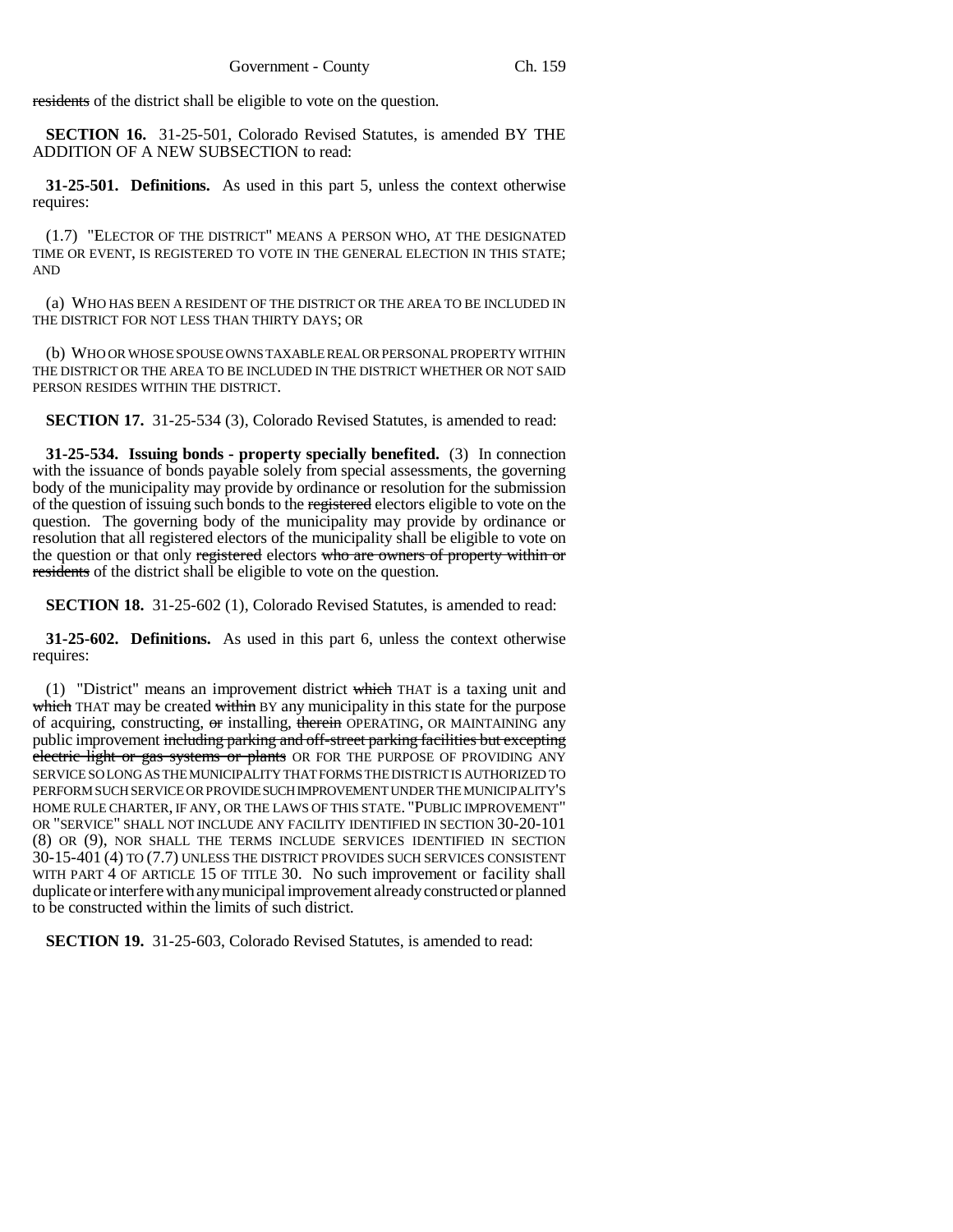**31-25-603. Authority of governing body.** (1) The governing body of a municipality is hereby vested with jurisdiction, power, and authority to establish districts within the municipality in which the improvement is to be acquired, constructed, or installed, OPERATED, OR MAINTAINED OR THE SERVICE IS TO BE PROVIDED. THE GOVERNING BODY OF A MUNICIPALITY MAY ESTABLISH A DISTRICT PARTIALLY WITHIN THE BOUNDARIES OF ANY OTHER MUNICIPALITY OR WITHIN THE UNINCORPORATED TERRITORY OF A COUNTY IF SUCH MUNICIPALITY OR COUNTY CONSENTS BY RESOLUTION TO THE ESTABLISHMENT OF SUCH DISTRICT. NO SUCH DISTRICT MAY PROVIDE THE SAME IMPROVEMENT OR SERVICE AS AN EXISTING SPECIAL DISTRICT WITHIN THE TERRITORY OF SUCH EXISTING SPECIAL DISTRICT UNLESS THE EXISTING SPECIAL DISTRICT CONSENTS.

(2) IF A MUNICIPALITY OTHER THAN THE MUNICIPALITY THAT ESTABLISHED THE DISTRICT ANNEXES OR INCORPORATES ANY TERRITORY WITHIN AN ESTABLISHED DISTRICT, SUCH TERRITORY SHALL REMAIN IN THE DISTRICT UNLESS THE MUNICIPALITY NOTIFIES THE DISTRICT'S BOARD OF THE MUNICIPALITY'S INTENT TO EXCLUDE THE TERRITORY ANNEXED OR INCORPORATED FROM THE DISTRICT. IF THE MUNICIPALITY NOTIFIES THE BOARD OF ITS INTENT TO EXCLUDE SUCH TERRITORY, SUCH EXCLUSION SHALL TAKE EFFECT JANUARY 1 OF THE YEAR FOLLOWING SUCH NOTICE. ANY PROPERTY EXCLUDED FROM THE DISTRICT UNDER THIS SUBSECTION (2) SHALL REMAIN SUBJECT TO PAYMENT OF ITS SHARE OF ANY INDEBTEDNESS OR BONDS THAT ARE OUTSTANDING ON THE DATE OF SUCH EXCLUSION.

**SECTION 20.** 31-25-604 (1) and (2), Colorado Revised Statutes, are amended to read:

**31-25-604. Organization petition - contents.** (1) The organization of a district shall be initiated by a petition filed in the office of the clerk of the governing body vested with jurisdiction. The petition shall be signed by not less than a majority of those registered electors of the municipality who own real or personal property in the district. At the time of filing the petition, any fee title owners of any real or personal property located within the limits of the proposed district who are not registered electors of the municipality may file their consent, in writing, to the inclusion of their ]property in the district. The registered electors signing the petition, together with the owners of property within the district who have signed a consent to inclusion, shall own real or personal property in the district having a valuation for assessment of not less than one-half of the valuation for assessment of all the real and personal property in said district THIRTY PERCENT OR TWO HUNDRED OF THE ELECTORS OF THE PROPOSED DISTRICT, WHICHEVER IS LESS. After the filing of a petition, or a consent to inclusion, no signer shall be permitted to withdraw his OR HER name from the petition.

(2) The petition shall set forth:

(a) The name of the proposed district, which shall include the name of the municipality in which the district is proposed CREATING THE DISTRICT, a descriptive name or number, and the words "general improvement district";

(b) A general description of the improvements to be acquired, constructed,  $\sigma$ installed, OPERATED, OR MAINTAINED OR THE SERVICES TO BE PROVIDED within and for the district;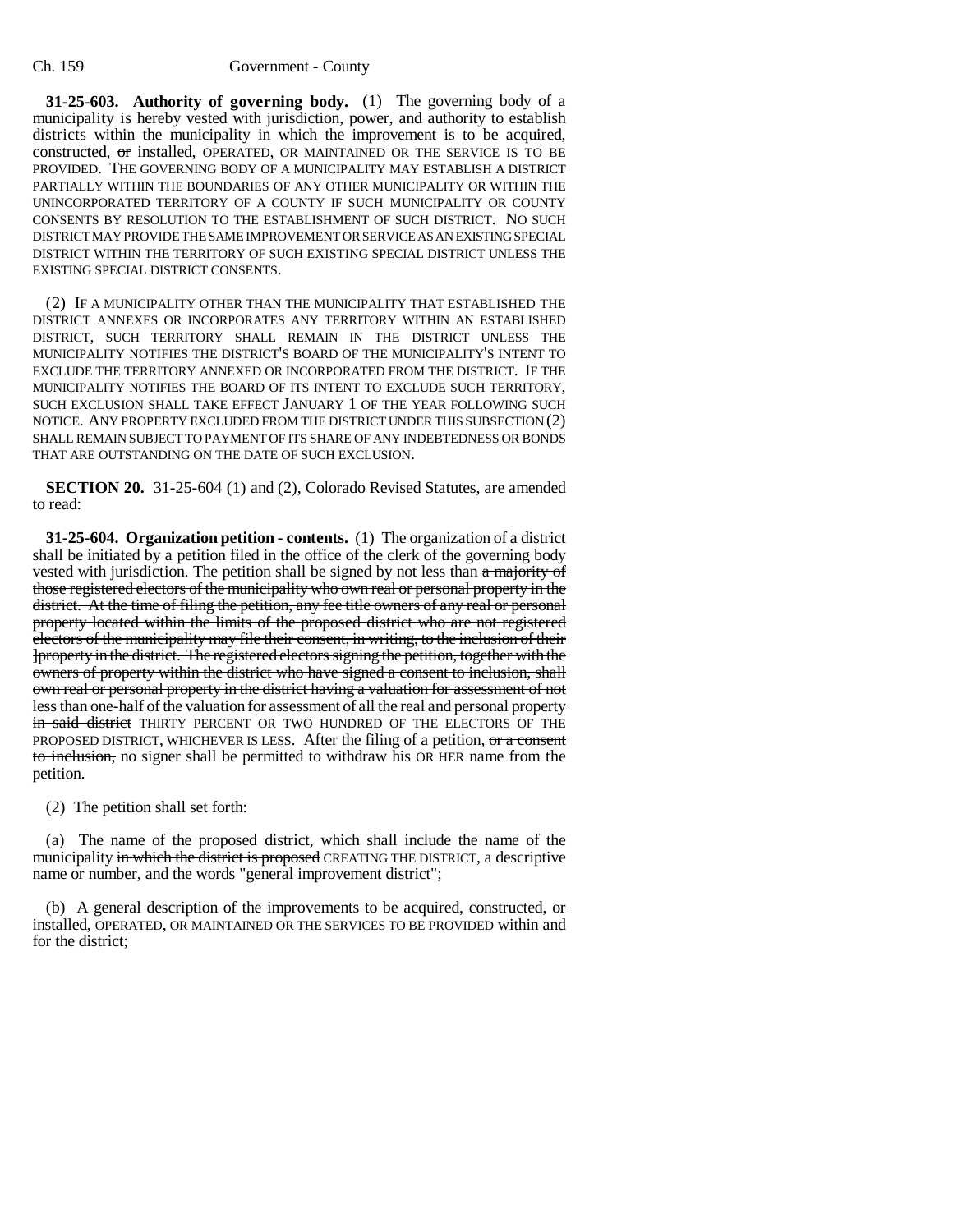(c) The estimated cost of the proposed improvements OR THE ESTIMATED ANNUAL COST OF PROVIDING THE PROPOSED SERVICES;

(d) A general description of the boundaries of the district or the territory to be included therein with such certainty as to enable a property owner to determine whether or not his OR HER property is within the district;

(e) The names of three registered electors OF THE DISTRICT who shall represent the petitioners and who have the power to enter into agreements relating to the organization of the district, which agreements shall be binding on the district, if created;

(f) A request for the organization of the district; AND

(g) A STATEMENT THAT EITHER:

(I) THE BOUNDARIES OF THE PROPOSED DISTRICT INCLUDE AT LEAST ONE HUNDRED ELECTORS OF THE DISTRICT;

(II) THE BOUNDARIES OF THE PROPOSED DISTRICT INCLUDE AT LEAST ONE ELECTOR OF THE DISTRICT FOR EACH FIVE ACRES OF LAND INCLUDED WITHIN THE PROPOSED DISTRICT; OR

(III) THE PETITION IS SIGNED BY ONE HUNDRED PERCENT OF THE OWNERS OF TAXABLE REAL PROPERTY TO BE INCLUDED IN THE PROPOSED DISTRICT.

**SECTION 21.** 31-25-606 (1) and (3), Colorado Revised Statutes, are amended to read:

**31-25-606. Notice of hearing.** (1) Except as provided in section 31-25-607 (3.5), as soon as possible after the filing of such petition, the governing body shall fix by order a place and time, not less than twenty days nor more than forty days after the petition is filed, for a hearing thereon. Thereupon the clerk of the governing body shall cause notice by publication to be made of the pendency of the petition, of the purposes and boundaries of the proposed district, and of the time and place of hearing thereon. The clerk shall also cause a copy of said notice to be mailed to each registered elector of the district at his THE ELECTOR'S last-known address, as disclosed by the tax and official voter registration records of the county COUNTIES in which said municipality is located DISTRICT IS PROPOSED TO BE LOCATED.

(3) The notice of hearing on the petition shall set forth the fact that all the property in the district is subject to the lien of the indebtedness, IF ANY, and shall set forth the amount of the proposed indebtedness, IF ANY.

**SECTION 22.** 31-25-607 (1), (2), (3.5), and (4), Colorado Revised Statutes, are amended to read:

**31-25-607. Hearing - dismissal - findings - declaration - when action barred.** (1) On the day fixed for such hearing or at any adjournment thereof OR, IF THE HEARING IS WAIVED UNDER SUBSECTION (3.5) OF THIS SECTION, AT ANY MEETING AT WHICH AN ORDINANCE CREATING A DISTRICT IS CONSIDERED, the governing body shall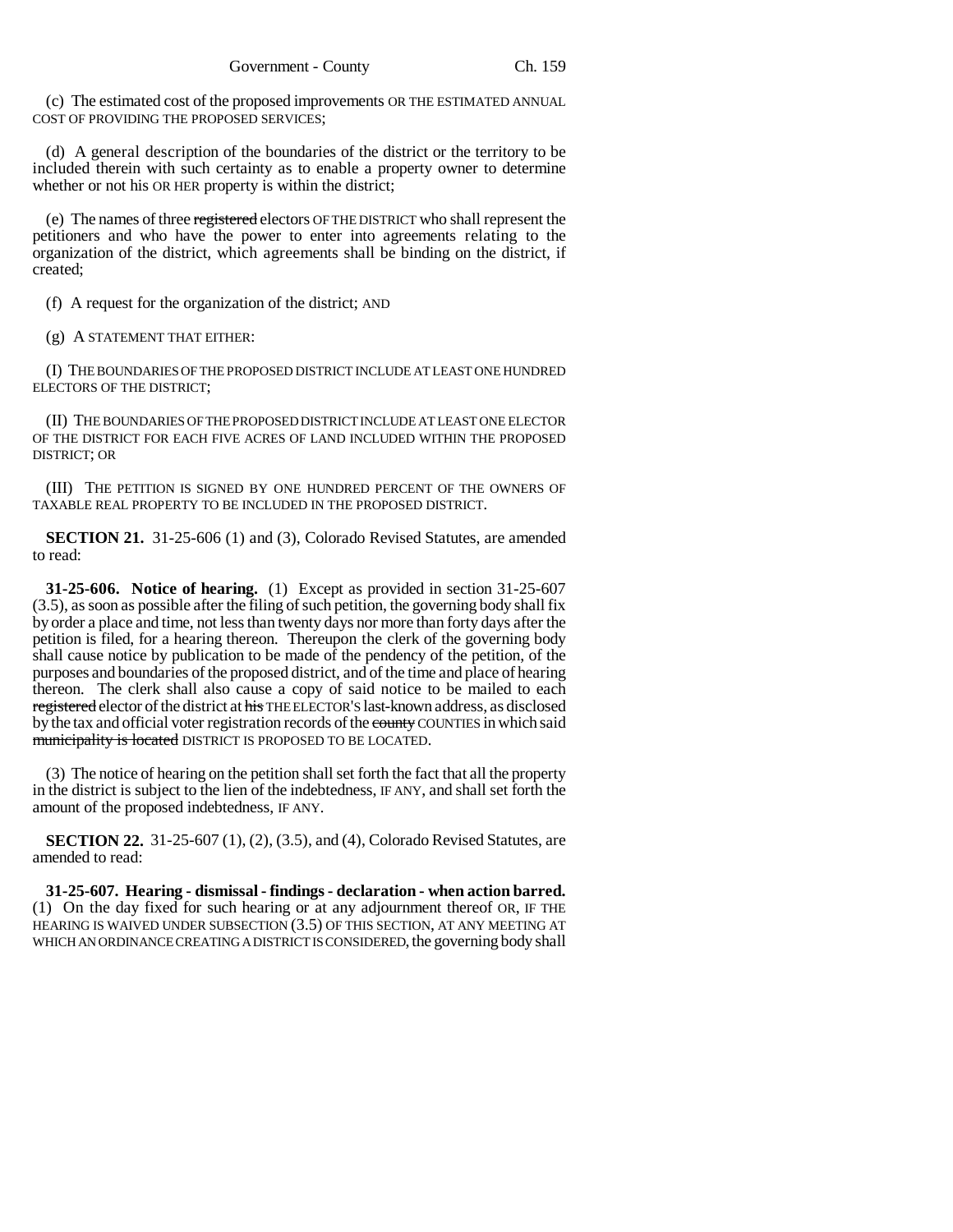ascertain from the tax rolls of the counties in which the district is located, from the last official registration list and from such other evidence which may be adduced, the total number of registered electors of the district and the total valuation for assessment of the real and personal property therein.

(2) If it appears that said petition is not signed by at least  $\alpha$  majority of those registered electors of the municipality who own real or personal property in the district and by registered electors who, together with the owners of property within the district who have signed a consent to inclusion, own property therein having a valuation for assessment of not less than one-half of the valuation for assessment of all the real and personal property in said district THE NUMBER OF ELECTORS REQUIRED UNDER SECTION 31-25-604 (1) or if it is shown that the proposed improvement OR SERVICE will not confer a general benefit on the district or that the cost of the improvement OR SERVICE would be excessive as compared with the value of the property in the district, the governing body shall dismiss the petition and adjudge the cost against those executing the bond filed to pay such costs. No appeal or other remedy shall lie from an order dismissing said proceeding. Nothing in this section shall prevent the filing of subsequent petitions for similar improvements OR SERVICES or for a similar district. The right so to renew such proceeding is hereby expressly granted and authorized.

(3.5) If the petition for organizing a district is signed by one hundred percent of the electors of OWNERS OF TAXABLE REAL PROPERTY TO BE INCLUDED IN the district and contains a request for such waiver, the governing body may, at its discretion, waive all or any of the requirements for notice, publication, and a hearing set forth in this section and in section 31-25-606.

(4) (a) Upon the hearing if required, or without a hearing pursuant to subsection (3.5) of this section, if it appears that a petition for the organization of a district has been duly signed and presented in conformity with this part 6 and that the allegations of the petition are true, the governing body, by ordinance duly adopted and made effective, shall adjudicate all questions of jurisdiction declare the district organized, and give it AND MAY ORDER THAT THE QUESTION OF THE ORGANIZATION OF THE DISTRICT AND SUCH OTHER MATTERS AS THE GOVERNING BODY DEEMS APPROPRIATE INCLUDING, BUT NOT LIMITED TO, THE ISSUANCE OF BONDS OR OTHER MATTERS FOR WHICH VOTER APPROVAL IS REQUIRED UNDER SECTION 20 OF ARTICLE X OF THE COLORADO CONSTITUTION, BE SUBMITTED TO THE ELECTORS AT AN ELECTION TO BE HELD FOR THAT PURPOSE IN ACCORDANCE WITH THE PROVISIONS OF ARTICLES 1 TO 13 OF TITLE 1, C.R.S., OR ARTICLE 10 OF THIS TITLE. UNLESS PROVIDED OTHERWISE IN SECTION 20 OF ARTICLE X OF THE COLORADO CONSTITUTION, SUCH ELECTION MAY BE HELD EITHER AT A SPECIAL ELECTION HELD NOT LESS THAN SIXTY DAYS BUT NOT MORE THAN ONE HUNDRED EIGHTY DAYS AFTER THE GOVERNING BODY ADOPTS THE ORDINANCE OR IN CONJUNCTION WITH A REGULAR MUNICIPAL ELECTION, GENERAL ELECTION, BALLOT ISSUE, OR BALLOT QUESTION ELECTION.

(b) AT AN ELECTION HELD UNDER PARAGRAPH (a) OF THIS SUBSECTION (4), THE ELECTORS OF THE DISTRICT SHALL VOTE FOR OR AGAINST THE ORGANIZATION OF THE DISTRICT AND SUCH OTHER MATTERS AS THE GOVERNING BODY DEEMS APPROPRIATE INCLUDING, BUT NOT LIMITED TO, THE ISSUANCE OF BONDS OR MATTERS FOR WHICH VOTER APPROVAL IS REQUIRED UNDER SECTION 20 OF ARTICLE X OF THE COLORADO CONSTITUTION. IF A MAJORITY OF THE VOTES CAST AT THE ELECTION ARE IN FAVOR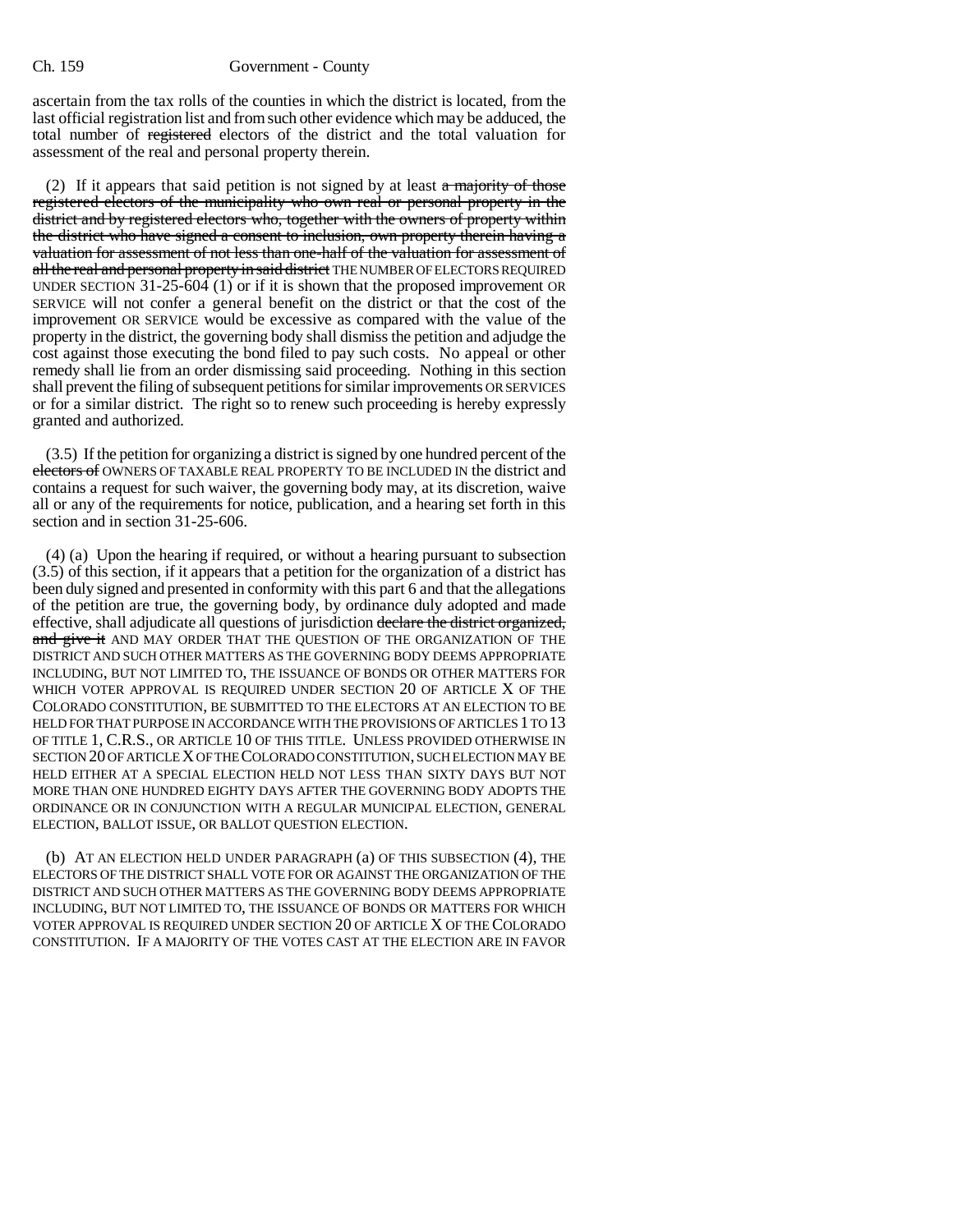OF THE ORGANIZATION, THE GOVERNING BODY SHALL ADOPT AN ORDINANCE DECLARING THE DISTRICT ORGANIZED.

(c) IF A PETITION FILED WITH THE GOVERNING BODY COMPLIES WITH SUBSECTION (3.5) OF THIS SECTION, THE GOVERNING BODY MAY ADOPT AN ORDINANCE DECLARING THE DISTRICT ORGANIZED WITHOUT ANY NOTICE, HEARING, ELECTION, OR FILING OF A BOND.

(d) IF THE GOVERNING BODY ADOPTS AN ORDINANCE IN ACCORDANCE WITH PARAGRAPH (b) OR (c) OF THIS SUBSECTION (4), THE GOVERNING BODY SHALL GIVE THE DISTRICT the corporate name specified in the petition by which, in all proceedings, it shall thereafter be known. The district shall be a public or quasi-municipal subdivision of this state and a body corporate with the limited proprietary powers set forth in this part 6.

(e) NOTHING IN THIS SUBSECTION (4) AUTHORIZES A GOVERNING BODY TO WAIVE AN ELECTION OTHERWISE REQUIRED UNDER SECTION 20 OF ARTICLE X AND SECTION 6 OF ARTICLE XI OF THE COLORADO CONSTITUTION OR TO HOLD AN ELECTION INCONSISTENT WITH THE ELECTION REQUIREMENTS IN SAID SECTION 20.

**SECTION 23.** 31-25-611 (1) (e), (1) (f), (1) (g), and (1) (h), Colorado Revised Statutes, are amended, and the said 31-25-611 (1) is further amended BY THE ADDITION OF A NEW PARAGRAPH, to read:

**31-25-611. General powers of district.** (1) The district has the following limited powers:

(e) To borrow money and incur GENERAL OBLIGATION indebtedness and evidence the same by BONDS, certificates, warrants, notes, and debentures and to issue negotiable coupon REVENUE bonds OR SPECIAL ASSESSMENT BONDS in accordance with the provisions of this part 6;

(f) To acquire, construct, install, and operate, AND MAINTAIN the improvements OR PROVIDE THE SERVICES contemplated by this part 6, INCLUDING IMPROVEMENTS LOCATED OUTSIDE THE BOUNDARIES OF THE DISTRICT, and all property, rights, or interests incidental or appurtenant thereto and to dispose of real and personal property and any interest therein, including leases and easements in connection therewith;

(g) To refund any **bonded** GENERAL OBLIGATION indebtedness, REVENUE BONDS, OR SPECIAL ASSESSMENT BONDS of the district without an election; otherwise, the terms and conditions of refunding bonds shall be substantially the same as those of an original issue of bonds of the district;

(h) To have the management, control, and supervision of all the business and affairs of the district and of the acquisition, construction, installation, and operation, AND MAINTENANCE of district improvements therein OR THE PROVISION OF SERVICES;

(n) TO CONDUCT AN ELECTION IN ACCORDANCE WITH ARTICLES 1 TO 13 OF TITLE 1, C.R.S., OR ARTICLE 10 OF THIS TITLE FOR ANY PURPOSE THE BOARD DEEMS NECESSARY OR REQUIRED.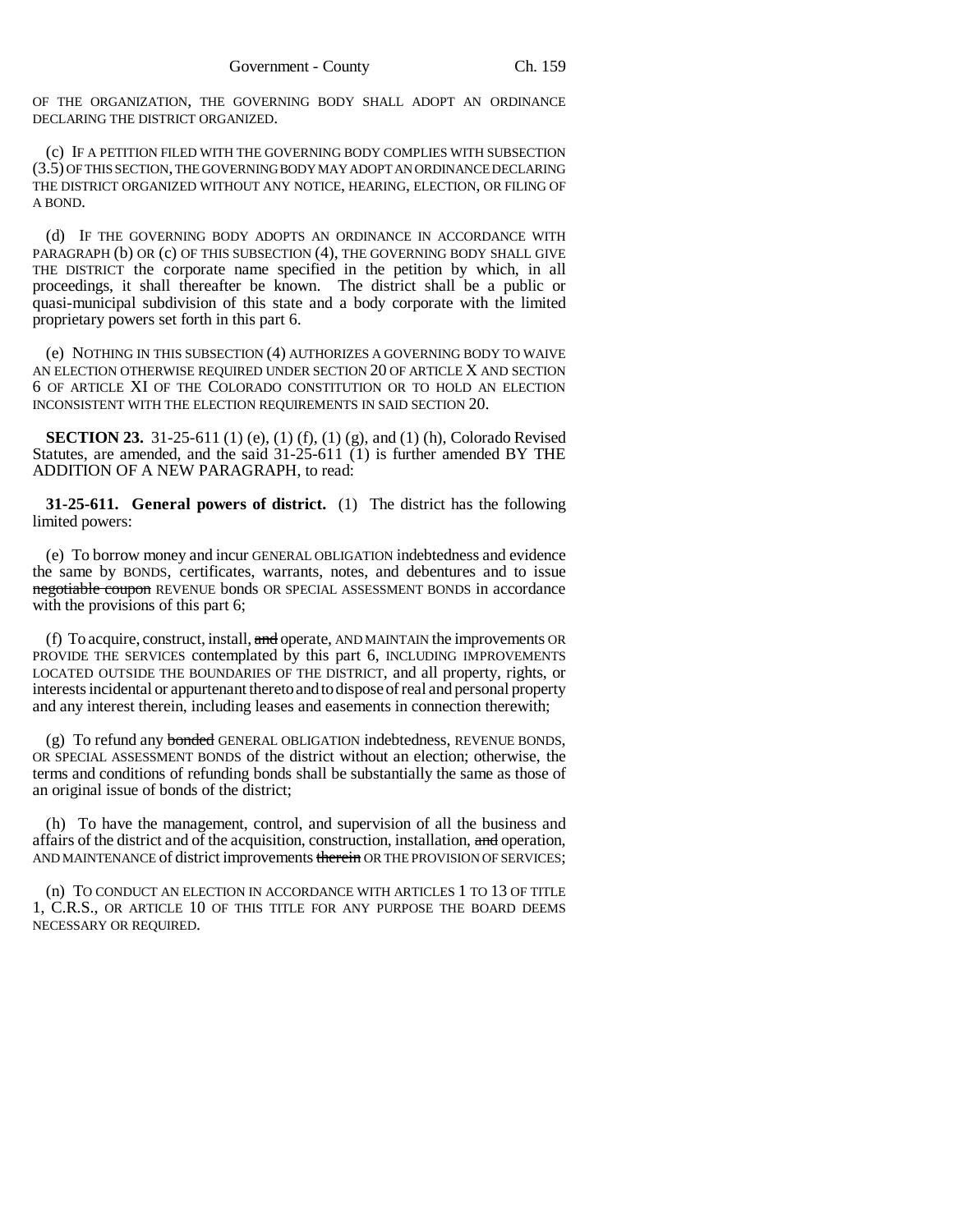**SECTION 24.** Part 6 of article 25 of title 31, Colorado Revised Statutes, is amended BY THE ADDITION OF A NEW SECTION to read:

**31-25-611.5. Special improvement districts - authority to establish.** IN ORDER TO DEFRAY ALL OR ANY PORTION OF THE COSTS OF THE IMPROVEMENTS OR SERVICES PROVIDED BY THE DISTRICT, THE BOARD MAY ESTABLISH SPECIAL IMPROVEMENT DISTRICTS WITHIN THE BOUNDARIES OF THE DISTRICT IN ACCORDANCE WITH PART 5 OF THIS ARTICLE. SUCH SPECIAL IMPROVEMENT DISTRICTS MAY BE ESTABLISHED WHENEVER THE BOARD DETERMINES THAT PROPERTY IN THE DISTRICT WILL BE ESPECIALLY BENEFITTED BY SUCH IMPROVEMENTS OR SERVICES. THE METHOD OF CREATING SPECIAL IMPROVEMENT DISTRICTS, MAKING THE IMPROVEMENTS OR PROVIDING THE SERVICES, AND ASSESSING THE COSTS THEREOF SHALL BE AS PROVIDED IN PART 5 OF THIS ARTICLE. HOWEVER, THE ELECTORS ELIGIBLE TO VOTE ON ANY QUESTION UNDER THIS SECTION SHALL EITHER BE ELECTORS OF THE DISTRICT OR ELECTORS WITHIN THE LOCAL IMPROVEMENT DISTRICT, AS DETERMINED BY THE BOARD. IN ADDITION, THE BOARD SHALL PERFORM THE DUTIES OF THE GOVERNING BODY SET FORTH IN PART 5 OF THIS ARTICLE, AND THE SECRETARY OF THE DISTRICT SHALL PERFORM THE DUTIES OF THE CLERK SET FORTH IN PART 5 OF THIS ARTICLE. THE IMPROVEMENTS THAT THE SPECIAL IMPROVEMENT DISTRICT MAY CONSTRUCT AND THE SERVICES THAT THE SPECIAL IMPROVEMENT DISTRICT MAY PROVIDE SHALL BE THE IMPROVEMENTS AND SERVICES THAT THE DISTRICT MAY PROVIDE PURSUANT TO THIS PART 6.

**SECTION 25.** 31-25-613, Colorado Revised Statutes, is amended to read:

**31-25-613. Determining and fixing rate of levy.** The board shall determine the amount of money necessary to be raised by a levy on the taxable property in the district, taking into consideration other sources of revenue of the district, and shall fix a rate of levy which, when levied upon every dollar of the valuation for assessment of taxable property within the district and with other revenues, shall raise the amount required by the district during the ensuing fiscal year to supply funds for paying expenses of organization and the costs of ACQUIRING, constructing, installing, and operating, AND MAINTAINING the improvements or works of the district OR PROVIDING THE SERVICES OF THE DISTRICT and promptly to pay in full when due all interest on and principal of GENERAL OBLIGATION bonds, INDEBTEDNESS, and other obligations of the district. In the event of accruing defaults or deficiencies, additional levies may be made as provided in section 31-25-614. In accordance with the schedule prescribed by section 39-5-128, C.R.S., the board shall certify to the board of county commissioners of each county in which the district or a portion thereof lies the rate so fixed in order that, at the time and in the manner required by law for the levying of taxes, such board of county commissioners shall levy such tax upon the valuation for assessment of all taxable property within the district.

**SECTION 26.** 31-25-620 (1), Colorado Revised Statutes, is amended to read:

**31-25-620. Board can issue bonds - form.** (1) To carry out the purposes of this part 6, the board is hereby authorized to issue negotiable coupon bonds of the district. Such bonds shall bear interest at a rate such that the net effective interest rate of the issue of bonds does not exceed the maximum net effective interest rate authorized, payable semiannually AT SUCH TIMES AS DETERMINED BY THE BOARD, and shall be due and payable serially, either annually or semiannually, commencing not later than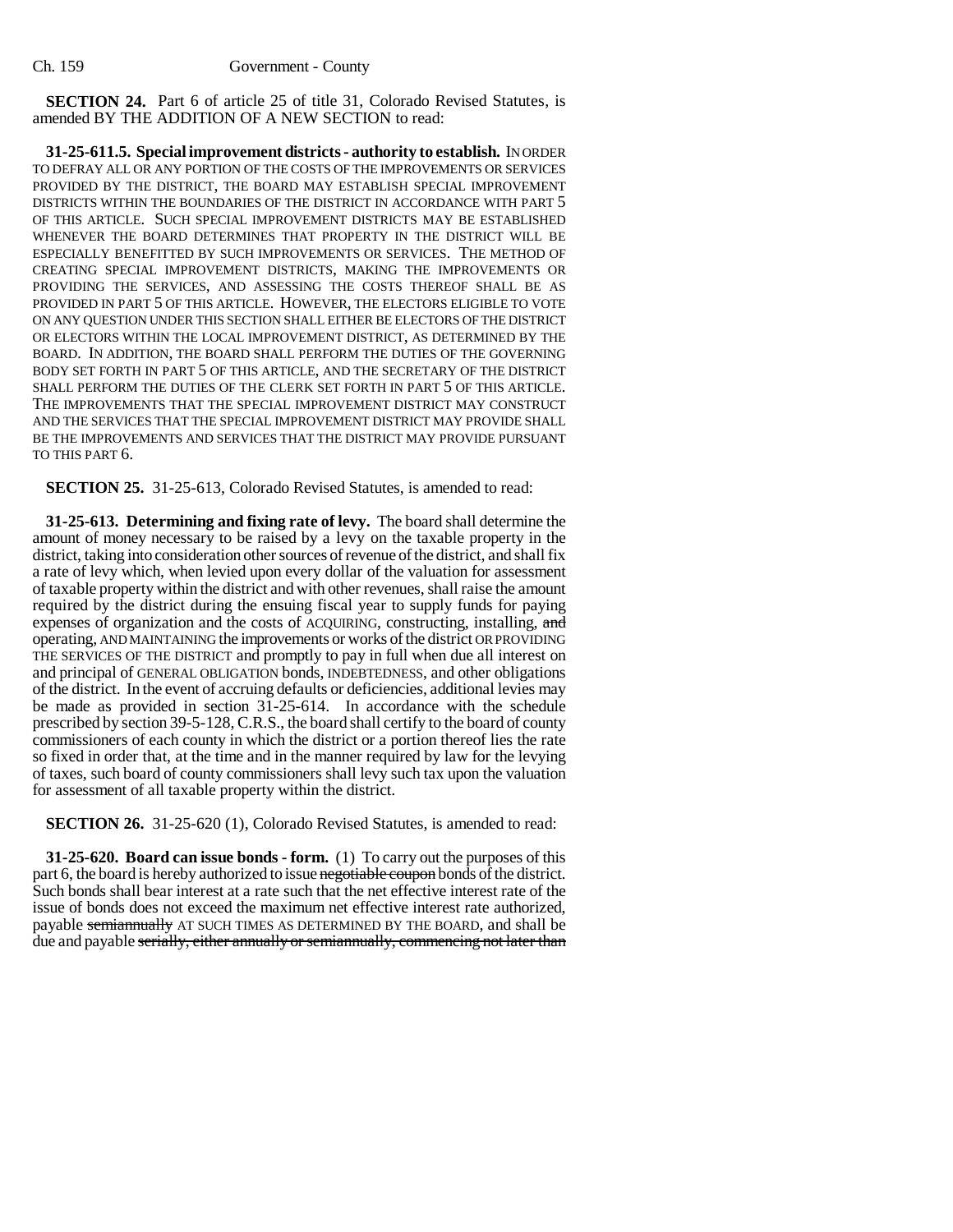Government - County Ch. 159

three years and IN INSTALLMENTS AT SUCH TIMES AS DETERMINED BY THE BOARD extending not more than twenty years from date of issuance. The form and terms of said bonds, including provisions for their sale, payment, and redemption, shall be determined by the board. TO THE EXTENT REQUIRED BY SECTION 20 OF ARTICLE X OF THE COLORADO CONSTITUTION, SUCH BONDS SHALL NOT BE ISSUED UNLESS FIRST APPROVED AT AN ELECTION HELD FOR THAT PURPOSE IN ACCORDANCE WITH ARTICLES 1 TO 13 OF TITLE 1,C.R.S., OR ARTICLE 10 OF THIS TITLE. If the board so determines, such bonds may be redeemable prior to maturity, with or without payment of a premium, but no premium shall exceed three percent of the principal thereof. The bonds shall be executed in the name of and on behalf of the district and signed by the presiding officer of the board with the seal of the district affixed thereto and attested by the secretary of the board. Such bonds shall be in such denominations as the board shall determine. and the bonds and coupons thereto attached shall be payable to bearer. Interest coupons, IF ANY, shall bear the original or facsimile signature of the presiding officer of the board. Under no circumstances shall any of said bonds be held to be an indebtedness, obligation, or liability of the municipality MUNICIPALITIES OR COUNTIES in which the district is located, and bonds issued pursuant to the provisions of this part 6 shall contain a statement to that effect.

**SECTION 27.** Part 6 of article 25 of title 31, Colorado Revised Statutes, is amended BY THE ADDITION OF THE FOLLOWING NEW SECTIONS to read:

**31-25-631. Confirmation of board actions and powers.** (1) IN ITS DISCRETION, THE BOARD MAY FILE A PETITION AT ANY TIME IN THE DISTRICT COURT IN ANY COUNTY IN WHICH THE DISTRICT OR A PORTION THEREOF IS LOCATED FOR A JUDICIAL EXAMINATION AND DETERMINATION OF ANY POWER CONFERRED, ANY SECURITIES ISSUED BY THE DISTRICT OR AUTHORIZED TO BE ISSUED BY THE DISTRICT, ANY TAXES, ASSESSMENTS, OR SERVICE CHARGES LEVIED OR OTHERWISE MADE BY THE DISTRICT OR CONTRACTED TO BE LEVIED BY THE DISTRICT OR OTHERWISE MADE BY THE DISTRICT, OR OF ANY OTHER ACT, PROCEEDING, OR CONTRACT OF THE DISTRICT WHETHER OR NOT SUCH ACT, PROCEEDING, OR CONTRACT HAS BEEN TAKEN OR EXECUTED, INCLUDING PROPOSED CONTRACTS FOR ANY IMPROVEMENT, PROPOSED SECURITIES OF THE DISTRICT TO DEFRAY IN WHOLE OR IN PART THE COST OF THE PROJECT, THE PROPOSED ACQUISITION, IMPROVEMENT, EQUIPMENT, MAINTENANCE, OPERATION, OR DISPOSAL OF ANY PROPERTY PERTAINING THERETO, OR ANY COMBINATION THEREOF.

(2) A PETITION FILED UNDER SUBSECTION (1) OF THIS SECTION SHALL SET FORTH THE FACTS UPON WHICH THE VALIDITY OF SUCH POWER, SECURITIES, TAXES, ASSESSMENTS, CHARGES, ACT, PROCEEDING, OR CONTRACT IS FOUNDED. THE PRESIDING OFFICER OF THE DISTRICT SHALL VERIFY THE PETITION BEFORE IT IS FILED WITH THE DISTRICT COURT BY SIGNING SAID PETITION.

(3) ANY ACTION FILED UNDER THIS SECTION SHALL BE IN THE NATURE OF A PROCEEDING IN REM. THE DISTRICT COURT SHALL HAVE JURISDICTION OVER ALL PARTIES INTERESTED IN THE PROCEEDING UPON THE PUBLICATION AND POSTING OF A NOTICE IN ACCORDANCE WITH THIS PART 6.

(4) THE CLERK OF THE DISTRICT COURT IN WHICH A PETITION IS FILED SHALL PROVIDE NOTICE OF SUCH FILING. THE NOTICE SHALL INCLUDE A BRIEF OUTLINE OF THE CONTENTS OF THE PETITION; THE TIME, DATE, AND LOCATION OF THE HEARING;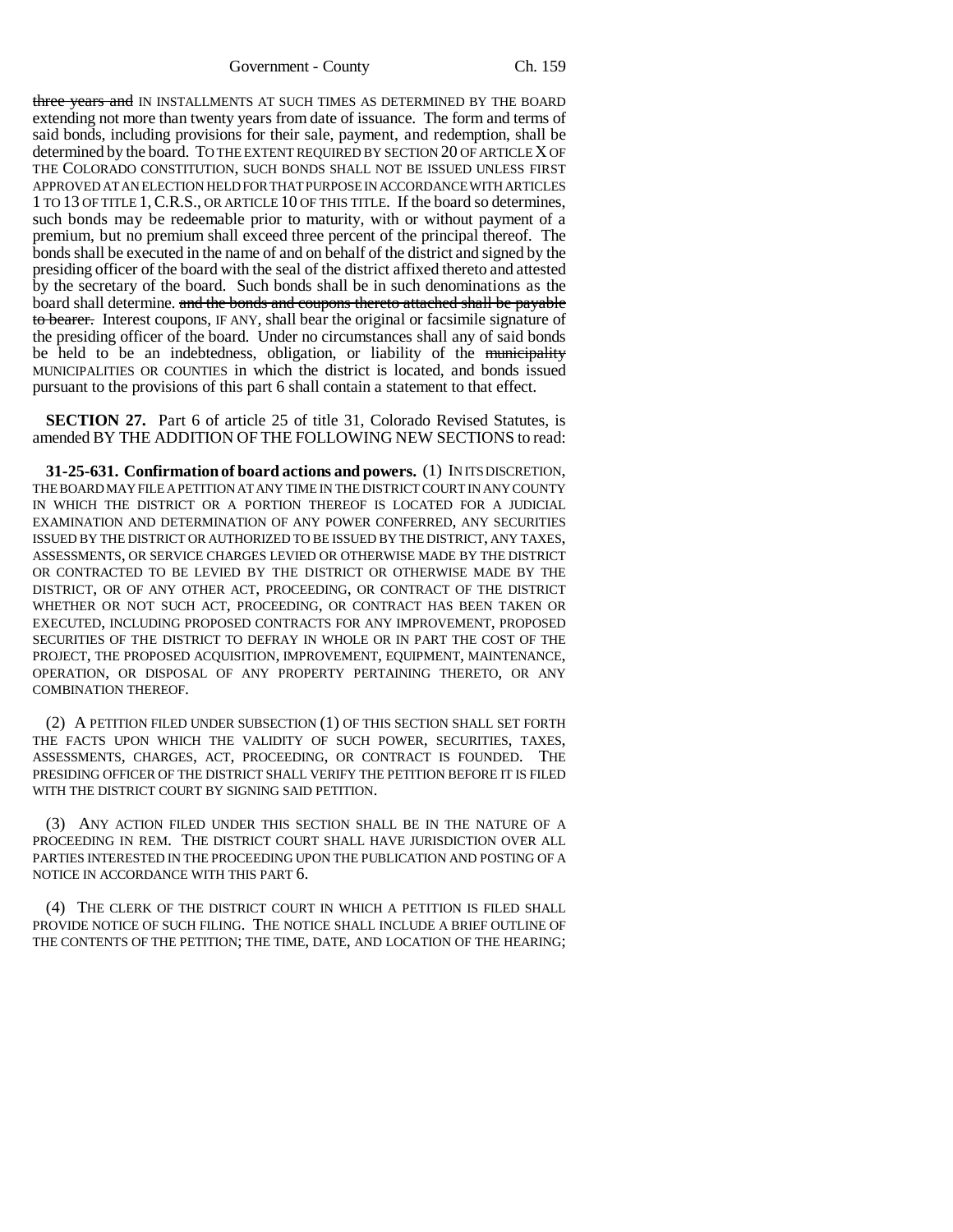AND THE LOCATION WHERE A COMPLETE COPY OF ANY DOCUMENTS AT ISSUE IN THE PETITION MAY BE EXAMINED. THE CLERK SHALL SERVE THE NOTICE BY:

(a) PUBLISHING THE NOTICE AT LEAST ONCE A WEEK FOR FIVE CONSECUTIVE WEEKS BY FIVE WEEKLY INSERTIONS IN A NEWSPAPER OF GENERAL CIRCULATION IN THE MUNICIPALITIES AND COUNTIES IN WHICH THE DISTRICT IS LOCATED; AND

(b) POSTING THE NOTICE IN THE OFFICE OF THE DISTRICT AT LEAST THIRTY DAYS PRIOR TO THE DATE OF THE HEARING ON THE PETITION.

(5) ANY OWNER OF PROPERTY WITHIN THE BOUNDARIES OF THE DISTRICT OR ANY OTHER PERSON INTERESTED IN THE PETITION FILED BY THE BOARD MAY APPEAR AT THE HEARING BY EITHER FILING A MOTION TO DISMISS OR AN ANSWER TO THE PETITION AT LEAST FIVE DAYS PRIOR TO THE HEARING DATE OR WITHIN SUCH TIME AS THE COURT MAY ALLOW. THE PETITION SHALL BE TAKEN AS CONFESSED BY ALL PERSONS WHO FAIL TO APPEAR.

(6) THE PETITION AND NOTICE SHALL BE SUFFICIENT TO GIVE THE DISTRICT COURT JURISDICTION, AND, UPON HEARING, THE DISTRICT COURT SHALL EXAMINE AND DETERMINE ALL MATTERS AFFECTING THE QUESTION SUBMITTED, SHALL MAKE SUCH FINDINGS WITH REFERENCE THERETO, AND SHALL RENDER SUCH JUDGMENT AND DECREE THEREON AS THE CASE WARRANTS.

(7) UNLESS OTHERWISE SPECIFIED IN THIS PART 6, THE COLORADO RULES OF CIVIL PROCEDURE SHALL GOVERN ANY ACTIONS FILED UNDER THIS SECTION IN MATTERS OF PLEADING AND PRACTICE.

(8) COSTS MAY BE DIVIDED OR APPORTIONED AMONG ANY CONTESTING PARTIES IN THE DISCRETION OF THE DISTRICT COURT.

(9) REVIEW OF THE JUDGMENT OF THE DISTRICT COURT MAY BE HAD AS IN OTHER SIMILAR CASES; EXCEPT THAT SUCH REVIEW SHALL BE APPLIED FOR WITHIN THIRTY DAYS AFTER THE TIME OF THE RENDITION OF SUCH JUDGMENT OR WITHIN SUCH ADDITIONAL TIME AS MAY BE ALLOWED BY THE COURT WITHIN THIRTY DAYS.

(10) THE DISTRICT COURT SHALL DISREGARD ANY ERROR, IRREGULARITY, OR OMISSION THAT DOES NOT AFFECT THE SUBSTANTIAL RIGHTS OF THE PARTIES.

(11) ALL CASES IN WHICH THERE MAY ARISE A QUESTION OF VALIDITY OF ANY MATTER PROVIDED FOR UNDER THIS SECTION SHALL BE ADVANCED AS A MATTER OF IMMEDIATE PUBLIC INTEREST AND CONCERN AND SHALL BE HEARD AT THE EARLIEST PRACTICABLE MOMENT.

**31-25-632. Exemption from taxation - securities laws.** THE INCOME OR OTHER REVENUES OF THE DISTRICT, ANY PROPERTY OWNED BY THE DISTRICT, ANY BONDS ISSUED BY THE DISTRICT, AND THE TRANSFER OF AND ANY INCOME FROM ANY BONDS ISSUED BY THE DISTRICT SHALL BE EXEMPT FROM ALL TAXATION AND ASSESSMENTS BY THE STATE. IN THE RESOLUTION AUTHORIZING THE BONDS, THE DISTRICT MAY WAIVE THE EXEMPTION FROM FEDERAL INCOME TAXATION FOR ANY INTEREST ON THE BONDS.